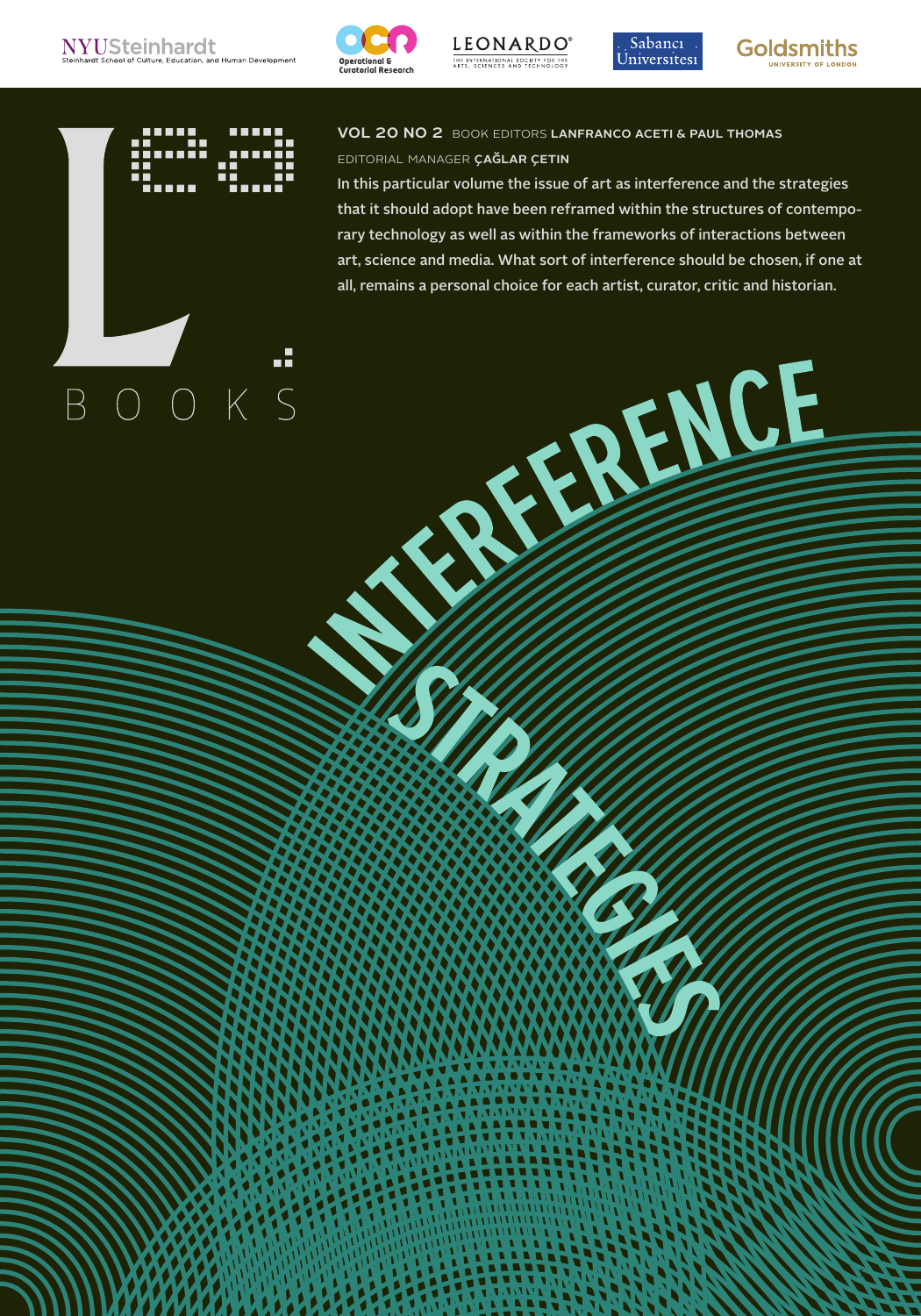## NYUSteinhardt







## LEA is a publication of Leonardo/ISAST.

Copyright 2014 ISAST Leonardo Electronic Almanac Volume 20 Issue 2 April 15, 2014 ISSN 1071-4391 ISBN 978-1-906897-32-1

## The ISBN is provided by Goldsmiths, University of London.

## lea publishing & subscription information

Editor in Chief Lanfranco Aceti [lanfranco.aceti@leoalmanac.org](mailto:lanfranco.aceti@leoalmanac.org)

#### Co-Editor

Özden Şahin [ozden.sahin@leoalmanac.org](mailto:ozden.sahin@leoalmanac.org)

#### Managing Editor

John Francescutti [john.francescutti@leoalmanac.org](mailto:john.francescutti@leoalmanac.org)

### Art Director

Deniz Cem Önduygu [deniz.onduygu@leoalmanac.org](mailto:deniz.onduygu@leoalmanac.org)

#### Editorial Board

Peter J. Bentley, Ezequiel Di Paolo, Ernest Edmonds, Felice Frankel, Gabriella Giannachi, Gary Hall, Craig Harris, Sibel Irzık, Marina Jirotka, Beau Lotto, Roger Malina, Terrence Masson, Jon McCormack, Mark Nash, Sally Jane Norman, Christiane Paul, Simon Penny, Jane Prophet, Jeffrey Shaw, William Uricchio

#### Cover

Deniz Cem Önduygu

## Editorial Address

Leonardo Electronic Almanac Sabanci University, Orhanli – Tuzla, 34956 Istanbul, Turkey

## Email

[info@leoalmanac.org](mailto:info@leoalmanac.org)

#### Web

- [www.leoalmanac.org](http://www.leoalmanac.org ) »
- [www.twitter.com/LEA\\_twitts](http://www.twitter.com/LEA_twitts ) »
- [www.flickr.com/photos/lea\\_gallery](http://www.flickr.com/photos/lea_gallery ) »
- [www.facebook.com/pages/Leonardo-Electronic-](http://www.facebook.com/pages/Leonardo-Electronic-Almanac/209156896252)» [Almanac/209156896252](http://www.facebook.com/pages/Leonardo-Electronic-Almanac/209156896252)

## Copyright © 2014 Leonardo, the International Society for the Arts, Sciences and Technology

Leonardo Electronic Almanac is published by: Leonardo/ISAST 211 Sutter Street, suite 501 San Francisco, CA 94108

#### USA

Leonardo Electronic Almanac (LEA) is a project of Leonardo/ The International Society for the Arts, Sciences and Technology. For more information about Leonardo/ISAST's publications and programs, see<http://www.leonardo.info> or contact [isast@leonardo.info.](mailto:isast@leonardo.info)

Leonardo Electronic Almanac is produced by Passero Productions.

Reposting of this journal is prohibited without permission of Leonardo/ISAST, except for the posting of news and events listings which have been independently received.

The individual articles included in the issue are © 2014 ISAST.

## Leonardo Electronic Almanac, Volume 20 Issue 2 Interference Strategies

## book Editors Lanfranco Aceti & Paul Thomas

Editorıal manager çağlar çetin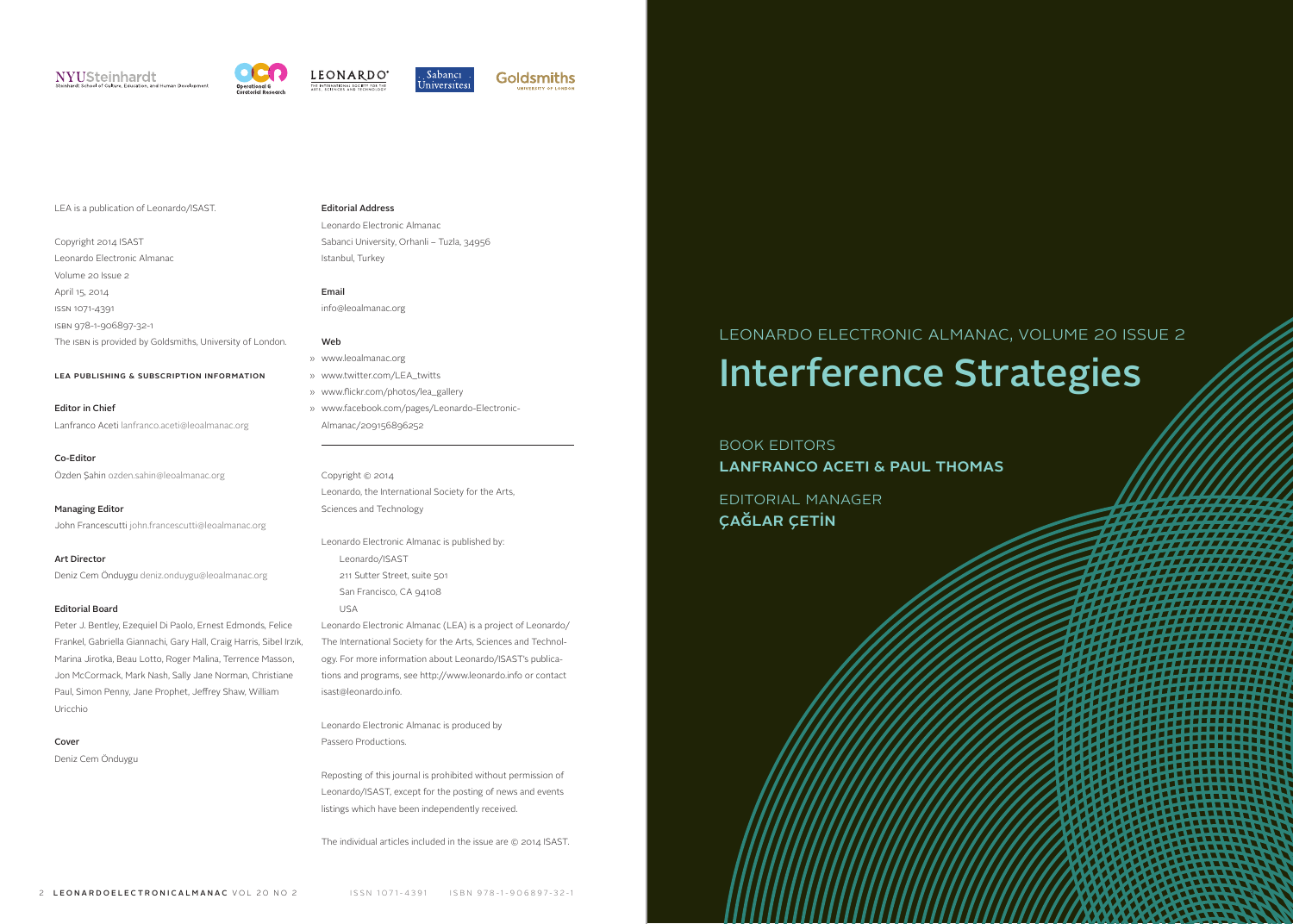The Leonardo Electronic Almanac acknowledges the institutional support for this book of





Goldsmiths UNIVERSITY OF LONDON



YUSteinhardt Steinhardt School of Culture, Education, and Human Development The publication of this book is graciously supported by





LEONARDOELECTRONICALMANAC VOL 20 NO 2 ISSN 1071-4391 ISBN 978-1-906897-32-1 ISSN 1071-4391 ISBN 978-1-906897-32-1 VOL 20 NO 2 LEONARDOELECTRONICALMANAC



The book editors Lanfranco Aceti and Paul Thomas would especially like to acknowledge Su Baker for her continual support of this project and Andrew Varano for his work as conference organiser.

We would also like to thank the Transdisciplinary Imaging at the intersection between art, science and culture, Conference Committee: Michele Barker, Brad Buckley, Brogan Bunt, Edward Colless, Vince Dziekan, Donal Fitzpatrick, Petra Gemeinboeck, Julian Goddard, Ross Harley, Martyn Jolly, Daniel Mafe, Leon Marvell and Darren Tofts.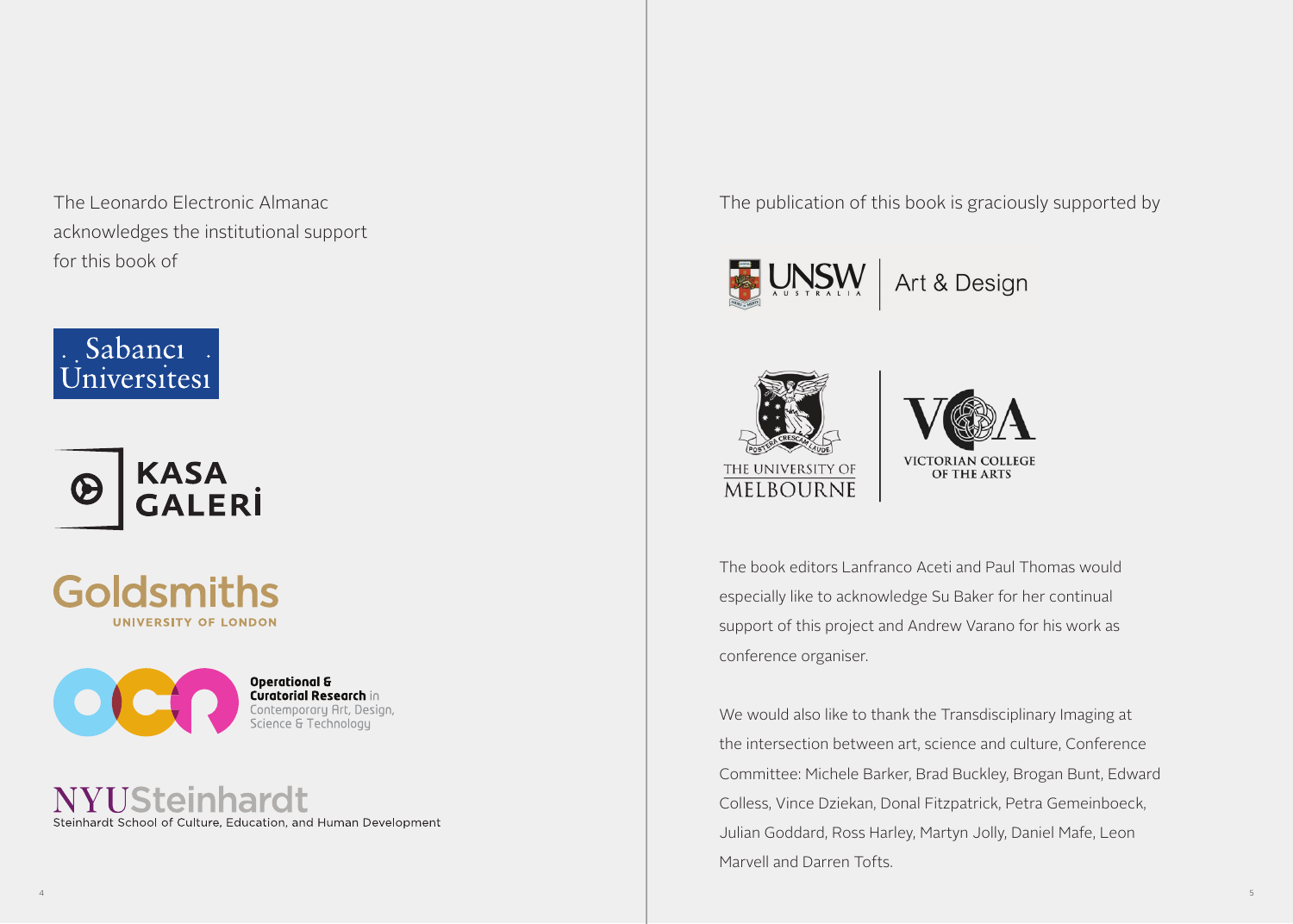## Leonardo Electronic Almanac

## Volume 20 Issue 2

- INTERFERENCE STRATEGIES: IS ART IN THE MIDDLE? Lanfranco Aceti 10
- **13** INTERFERENCE STRATEGIES Paul Thomas
- THE ART OF DECODING: *n*-FOLDED, *n*-VISIONED, *n*-CULTURED 16 Mark Guglielmetti
- 26 THE CASE OF BIOPHILIA: A COLLECTIVE COMPOSITION OF GOALS AND DISTRIBUTED ACTION Mark Cypher
- CONTAMINATED IMMERSION AND THOMAS DEMAND: THE DAILIES David Eastwood 36
- GESTURE IN SEARCH OF A PURPOSE: A PREHISTORY OF MOBILITY Darren Tofts & Lisa Gye 50
- **60** HEADLESS AND UNBORN, OR THE BAPHOMET RESTORED INTERFERING WITH BATAILLE AND MASSON'S IMAGE OF THE *ACEPHALE*

Leon Marvell

72 IMAGES (R)-EVOLUTION: MEDIA ARTS COMPLEX IMAGERY CHALLENGING HUMANITIES AND OUR INSTITUTIONS OF CULTURAL MEMORY Oliver Grau

- 86 INTERFERENCE WAVE DATA AND ART Adam Nash
- 96 INTERFERING WITH THE DEAD Edward Colless

114 MERGE/MULTIPLEX Brogan Bunt

- 122 A ROBOT WALKS INTO A ROOM: GOOGLE ART PROJECT, THE NEW AESTHETIC, AND THE ACCIDENT OF ART Susan Ballard
- **132** TOWARDS AN ONTOLOGY OF COLOUR IN THE AGE OF MACHINIC SHINE Mark Titmarsh
- 146 TRANSVERSAL INTERFERENCE Anna Munster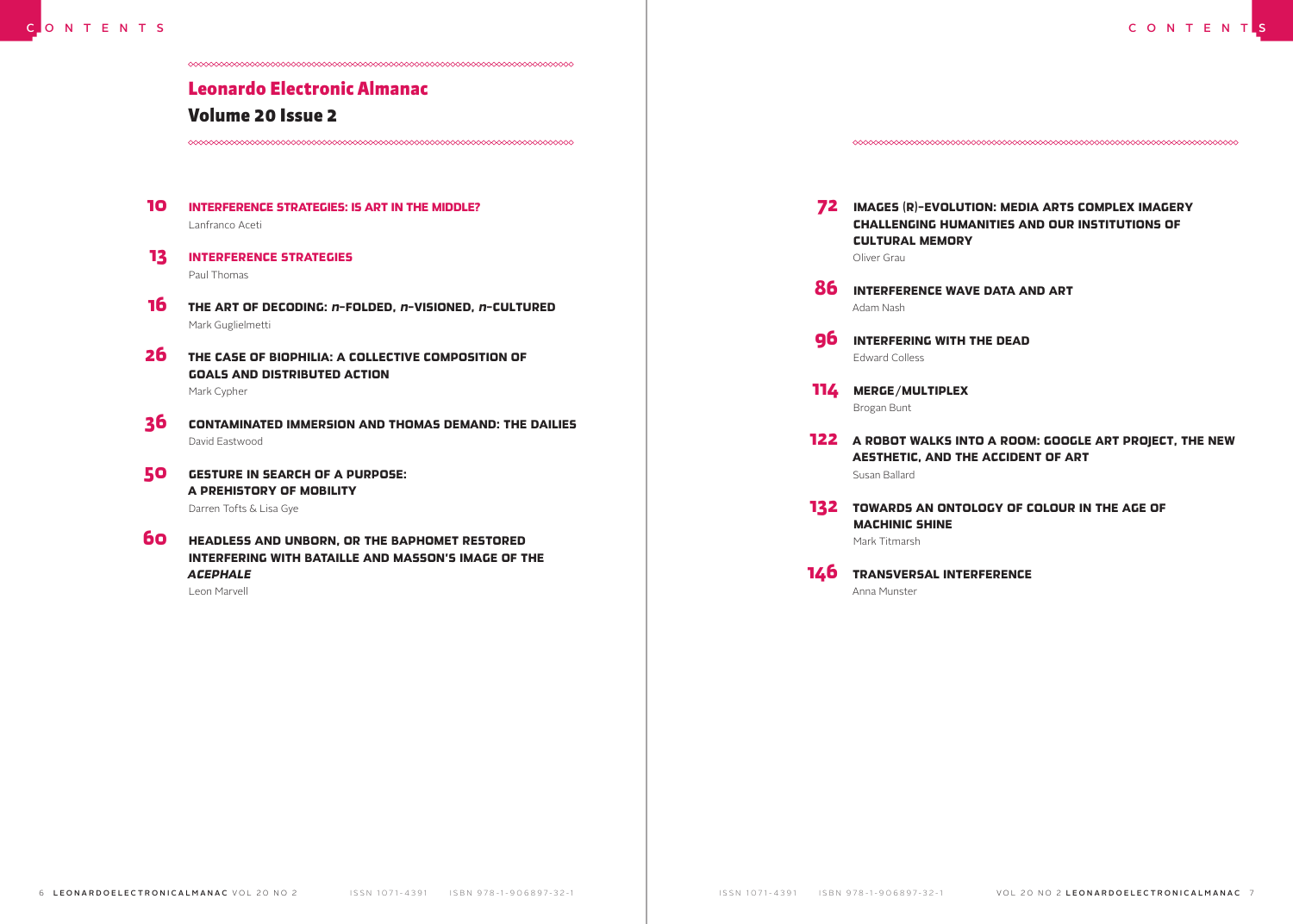## **Interference Strategies: Us Art im the Middle?**

## IffweeIloooKatttheeetymologgicalIstructureeofftheewordd i**nterference,** we would have to go back to a construct that defines it as a sum of the two Latin words *inter* that defines it as a sum of the two Latin words *inter* (in between) and *ferio* (to strike), but with a particular (in between) and *ferio* (to strike), but with a particular attention to the meaning of the word *ferio* being inter-attention to the meaning of the word *ferio* being interpreted principally as *to wound*. Albeit perhaps etymo-preted principally as *to wound*. Albeit perhaps etymologically incorrect, it may be preferable to think of the logically incorrect, it may be preferable to think of the word interference as a composite of *inter* (in between) word interference as a composite of *inter* (in between) and the Latin verb *fero* (to carry), which would bring and the Latin verb *fero* (to carry), which would bring forward the idea of interference as a contribution forward the idea of interference as a contribution brought in the middle of two arguments, two ideas, brought in the middle of two arguments, two ideas, two constructs. two constructs.

Ittissimpoortantttto aadkroowledgge the eetymologgical Irooott of a word not in order to develop a sterile academic of a word not in order to develop a sterile academic exercise, but in order to clarify the ideological under-exercise, but in order to clarify the ideological underpinnings of arguments that are then summed up and pinnings of arguments that are then summed up and characterized by a word. characterized by a word.

This book, titled *Interference Strategies*, does not (and This book, titled *Interference Strategies*, does not (and imaall Irhoomeestyycoouuldd:nooti))pprovidde aa reessoluttioom too aa coomplexinteraction-that of artistic interferencess-that has a complex historical tradition. In fact, it is impos-has a complex historical tradition. In fact, it is impossible, forme, when analyzing the issue of interference, . not to think of the Breeches Maker (also known as not to think of the Breeches Maker (also known as Daniele da Wolterra) and the cowerings sthat the painted ffolltowinggaa 1<del>55559</del> coommisssioonffrom Propee Paul II W too ' reendder deceent i't the maked bloodiess of Michelangel o Buonarroti's frescoes in the Sistine Chapel. That act, Buonarroti's frescoes in the Sistine Chapel. That act, in the eyes of a contemporary viewer, was a wound in the eyes of a contemporary viewer, was a wound inflicted in between the relationship created by the inflicted in between the relationship created by the artwork and the artist with the viewer (*intentio operis* artwork and the artist with the viewer (*intentio operis*

and *intentio auctoris* with *intentio lectoris*), as Umber-and *intentio auctoris* with *intentio lectoris*), as Umbertto Ecco would put it. Thosse famous breeed res appear to be both: a form of censorship as well as interference be both: a form of censorship as well as interference with Michelangelo's vision. with Michelangelo's vision.

I<del>nterference</del> is a word that assembles a multitude off meanings interpreted according to one's perspective meanings interpreted according to one's perspective and ideological constructs as a meddling, a distur-and ideological constructs as a meddling, a disturbance, and an alteration of modalities of interaction bance, and an alteration of modalities of interaction between two parties. In this book, there are a series between two parties. In this book, there are a series of representations of these interferences, as well as a of representations of these interferences, as well as a series of questions on what are the possible contem-series of questions on what are the possible contemporary forms of interference - digital, scientific and porary forms of interference - digital, scientific and aesthetic - and what are the strategies that could be aesthetic - and what are the strategies that could be adopted in order to actively interfere. adopted in order to actively interfere.

The complexity of the strategies of interference within The complexity of the strategies of interference within contemporary political and aesthetic discourses ap-contemporary political and aesthetic discourses appears to be summed up by the perception that inter-pears to be summed up by the perception that interf<del>ference</del> is a n<del>ecessa</del>rily active gesture. This p<del>erception</del> appears to exclude the fact that sometimes the very appears to exclude the fact that sometimes the very existence of an artwork is based on an interfering existence of an artwork is based on an interfering nature, or on an aesthetic that has come to be as non-nature, or on an aesthetic that has come to be as nonconsonant to and, hence, interfering with a political consonant to and, hence, interfering with a political project. project.

Interfering artworks, which by their own nature chal-Interfering artworks, which by their own nature challenge a system, were the artworks chosen for the ex-lenge a system, were the artworks chosen for the exhibition *Entartete Kunst* (1937). The cultural and ideo-hibition *Entartete Kunst* (1937). The cultural and ideological underpinnings of the National Socialist German logical underpinnings of the National Socialist German Woorkers' Paarty coouldd soldely providde am undderstanding g of aesthetics that would necessarily imply the defini-of aesthetics that would necessarily imply the defini-

tion of 'degenerate art' produced by 'degenerate art-tion of 'degenerate art' produced by 'degenerate artistts:/Anttthattwassmottaadireedthymmttottheegranddeur of Germany could not be seen by the Nazi regime as of Germany could not be seen by the Nazi regime as anything else but 'interfering and hence degenerate,' anything else but 'interfering and hence degenerate,' since it to purity interfered with the ideal purity of Teutonic representations, which were endorsed of Teutonic representations, which were endorsed and promoted as the only aesthetics of the National and promoted as the only aesthetics of the National Socialist party. Wilhelm Heinrich Otto Dix's *War*  Socialist party. Wilhelm Heinrich Otto Dix's *War Cripples* (1920) could not be a more critical painting *Cripples* (1920) could not be a more critical painting of the Body Politic of the time, and of war in general, of the Body Politic of the time, and of war in general, and therefore had to be classified as 'degenerate' and and therefore had to be classified as 'degenerate' and condemned to be 'burnt.' condemned to be 'burnt.'

Art in this context cannot be and should not be any-Art in this context cannot be and should not be anything else but interference; either by bringing some-thing else but interference; either by bringing sometthinggi in bleettweeen corrbyy woo unddinggtthee Boodyy Probittic bbyy placing something in between the perfectly construed  $\,$ rational madness of humanity and the subjugated rational madness of humanity and the subjugated viewer. An element that interferes, obstructs and viewer. An element that interferes, obstructs and disrupts the carefully annotated and carefully cho-disrupts the carefully annotated and carefully chorecoggrapheed itineraary that tthe wiewers sshould meeekly f6blloow.Intthisscaasse int<del>erference</del>e issssomeething tthatt corrupts, degenerates and threatens to collapse the corrupts, degenerates and threatens to collapse the vision of the Body Politic. vision of the Body Politic.

In thinking about the validity of interference as a strat-In thinking about the validity of interference as a strategy, it was impossible not to revisit and compare the egy, it was impossible not to revisit and compare the image of Paul Joseph Goebbels viewing the *Entartete*  image of Paul Joseph Goebbels viewing the *Entartete Kunst* (*Degenerate Art*) exhibition 1 to the many im-*Kunst* (*Degenerate Art*) exhibition 1 to the many images of pompously strutting corporate tycoons and ages of pompously strutting corporate tycoons and billiomairessimmusseumssamdarttfairssarooundttheeglobbe, glancing with pride over the propaganda, or - better glancing with pride over the propaganda, or - better - over the breeches that they have commissioned art-- over the breeches that they have commissioned artists to produce. ists to produce.

Today's contemporary art should be interfering more Today's contemporary art should be interfering more and more with art itself, it should be corrupted and corrupting, degenerate and degenerating. It should be corrupting, degenerate and degenerating. It should be prooducing what courrently it is mot cand its hould create a wound within art itself, able to alter current tthin king a

and modalities of engagement. It should be - to quote and modalities of engagement. It should be - to quote Pablo Picasso - an instrument of war able to *inter-fe-*Pablo Picasso - an instrument of war able to *inter-ferio*: "No, painting is not done to decorate apartments. *rio*: "No, painting is not done to decorate apartments. Ittissaaminsstrumeenttoofwaarfforratttackkandddeffensse against the enemy." 2 against the enemy." 2

Iffaattshooulddeitherstrike oorbring something is paatt of what has been a long aesthetic conversation that of what has been a long aesthetic conversation that preceded the Avant-garde movement or the destruc-preceded the Avant-garde movement or the destructtive ffuryy of ft the early Futurists. In this particular volume the issue of art as interference and the strategies that the issue of art as interference and the strategies that ittsshoo.ulddaadooptthaaweebbeeen reeffaameed withim thee sstruccttureess of focontempoor arry teed imoology y as sweell lass within the frameworks of interactions between art, science the frameworks of interactions between art, science and media. and media.

Whattssorttooffint<del>terferenceesshould bloe chosse</del>n, ifformee att all, remains a personal choice for each artist, curator, all, remains a personal choice for each artist, curator, critic and historian. critic and historian.

IffI IH aad to cothooosse, peerssonaallyy I ffinddimysselffinocreaasingdyy ffavooringgaanttthaatddoessmoottddeliveerwhaattisseexpeedteed, what is obvious, what can be hung on a wall and can what is obvious, what can be hung on a wall and can be matched to tapestries. Nor can I find myself able be matched to tapestries. Nor can I find myself able to favor art that shrouds propaganda or business to favor art that shrouds propaganda or business under a veil with the name of art repeatedly written under a veil with the name of art repeatedly written in capital letters all over it. That does not leave very in capital letters all over it. That does not leave very much choice in a world where interference is no lon-much choice in a world where interference is no longger acceeptable; oo riffitis acceeptable; it is so conly within pre-established contractual operative frameworks, pre-established contractual operative frameworks, therefore losing its 'interference value.' therefore losing its 'interference value.'

This leaves the great conundrum - are interferences This leaves the great conundrum - are interferences still possible? There are still spaces and opportunities still possible? There are still spaces and opportunities for interference, and this volume is one of these re-for interference, and this volume is one of these remaining areas, but they are interstitial spaces and are maining areas, but they are interstitial spaces and are sthrinkkingg fasst, leaaving aan ooverwheelming Bauddrillardiam desert produced by the conspirators of art and made desert produced by the conspirators of art and made oof aarmultitudee oof breeed hess.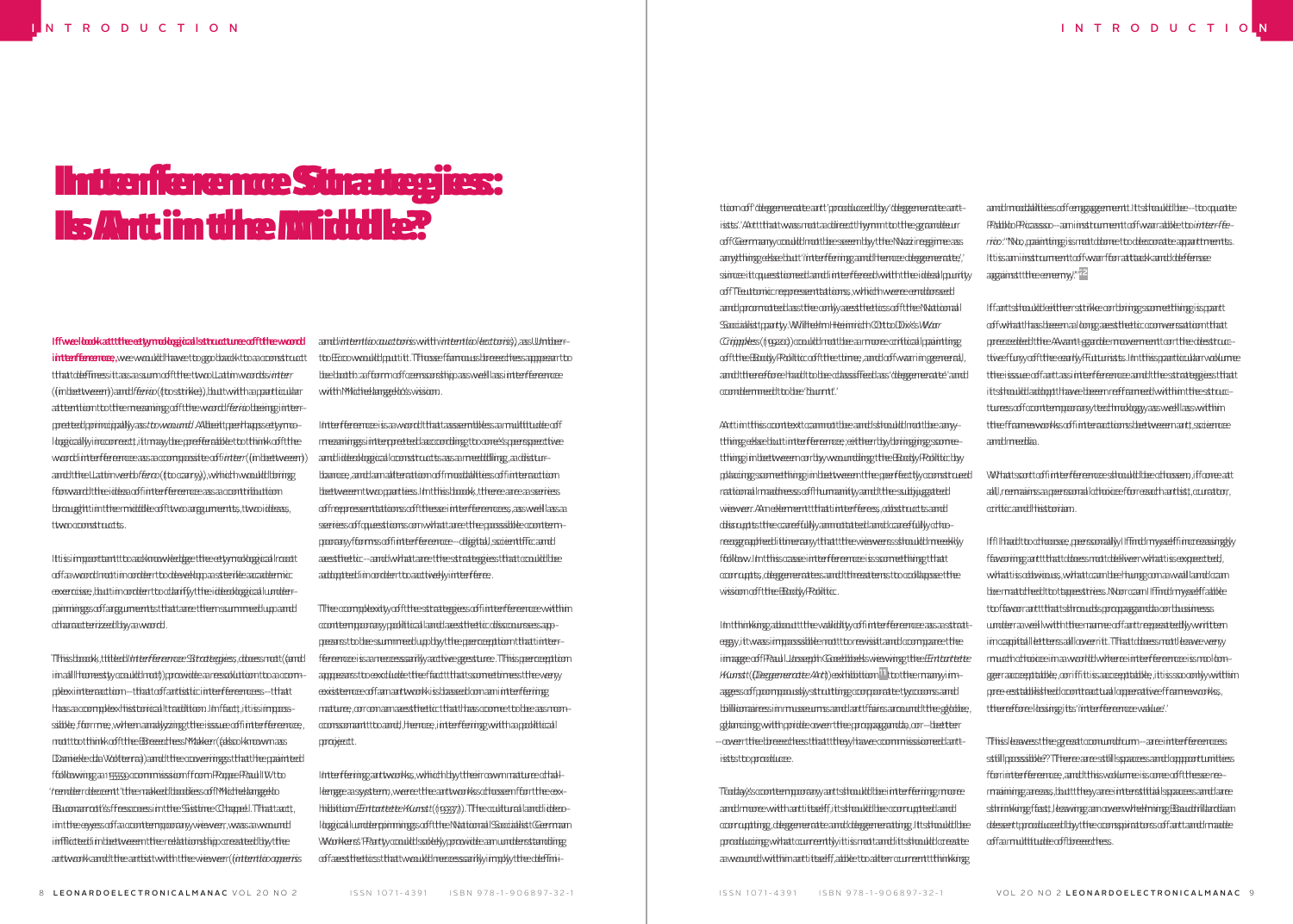# Interference Strategies: Is Art in the Middle?

If we look at the etymological structure of the word interference, we would have to go back to a construct that defines it as a sum of the two Latin words *inter* (in between) and *ferio* (to strike), but with a particular attention to the meaning of the word *ferio* being interpreted principally as *to wound*. Albeit perhaps etymologically incorrect, it may be preferable to think of the word interference as a composite of *inter* (in between) and the Latin verb *fero* (to carry), which would bring forward the idea of interference as a contribution brought in the middle of two arguments, two ideas, two constructs.

It is important to acknowledge the etymological root of a word not in order to develop a sterile academic exercise, but in order to clarify the ideological underpinnings of arguments that are then summed up and characterized by a word.

This book, titled *Interference Strategies*, does not (and in all honesty could not) provide a resolution to a complex interaction - that of artistic interferences - that has a complex historical tradition. In fact, it is impossible, for me, when analyzing the issue of interference, not to think of the Breeches Maker (also known as Daniele da Volterra) and the coverings that he painted following a 1559 commission from Pope Paul IV to 'render decent' the naked bodies of Michelangelo Buonarroti's frescoes in the Sistine Chapel. That act, in the eyes of a contemporary viewer, was a wound inflicted in between the relationship created by the artwork and the artist with the viewer (*intentio operis*

and *intentio auctoris* with *intentio lectoris*), as Umberto Eco would put it. Those famous breeches appear to be both: a form of censorship as well as interference with Michelangelo's vision.

Interference is a word that assembles a multitude of meanings interpreted according to one's perspective and ideological constructs as a meddling, a disturbance, and an alteration of modalities of interaction between two parties. In this book, there are a series of representations of these interferences, as well as a series of questions on what are the possible contemporary forms of interference - digital, scientific and aesthetic - and what are the strategies that could be adopted in order to actively interfere.

The complexity of the strategies of interference within contemporary political and aesthetic discourses appears to be summed up by the perception that interference is a necessarily active gesture. This perception appears to exclude the fact that sometimes the very existence of an artwork is based on an interfering nature, or on an aesthetic that has come to be as nonconsonant to and, hence, interfering with a political project.

Interfering artworks, which by their own nature challenge a system, were the artworks chosen for the exhibition *Entartete Kunst* (1937). The cultural and ideological underpinnings of the National Socialist German Workers' Party could solely provide an understanding of aesthetics that would necessarily imply the defini-

tion of 'degenerate art' produced by 'degenerate artists.' Art that was not a direct hymn to the grandeur of Germany could not be seen by the Nazi regime as anything else but 'interfering and hence degenerate,' since it questioned and interfered with the ideal purity of Teutonic representations, which were endorsed and promoted as the only aesthetics of the National Socialist party. Wilhelm Heinrich Otto Dix's *War Cripples* (1920) could not be a more critical painting of the Body Politic of the time, and of war in general, and therefore had to be classified as 'degenerate' and condemned to be 'burnt.'

Art in this context cannot be and should not be anything else but interference; either by bringing something in between or by wounding the Body Politic by placing something in between the perfectly construed rational madness of humanity and the subjugated viewer. An element that interferes, obstructs and disrupts the carefully annotated and carefully choreographed itinerary that the viewers should meekly follow. In this case interference is something that corrupts, degenerates and threatens to collapse the vision of the Body Politic.

In thinking about the validity of interference as a strategy, it was impossible not to revisit and compare the image of Paul Joseph Goebbels viewing the *Entartete Kunst* (*Degenerate Art*) exhibition 1 to the many images of pompously strutting corporate tycoons and billionaires in museums and art fairs around the globe, glancing with pride over the propaganda, or - better - over the breeches that they have commissioned artists to produce.

Today's contemporary art should be interfering more and more with art itself, it should be corrupted and corrupting, degenerate and degenerating. It should be producing what currently it is not and it should create a wound within art itself, able to alter current thinking

and modalities of engagement. It should be - to quote Pablo Picasso - an instrument of war able to *inter-ferio*: "No, painting is not done to decorate apartments. It is an instrument of war for attack and defense against the enemy." 2

If art should either strike or bring something is part of what has been a long aesthetic conversation that preceded the Avant-garde movement or the destructive fury of the early Futurists. In this particular volume the issue of art as interference and the strategies that it should adopt have been reframed within the structures of contemporary technology as well as within the frameworks of interactions between art, science and media.

What sort of interference should be chosen, if one at all, remains a personal choice for each artist, curator, critic and historian.

If I had to choose, personally I find myself increasingly favoring art that does not deliver what is expected, what is obvious, what can be hung on a wall and can be matched to tapestries. Nor can I find myself able to favor art that shrouds propaganda or business under a veil with the name of art repeatedly written in capital letters all over it. That does not leave very much choice in a world where interference is no longer acceptable, or if it is acceptable, it is so only within pre-established contractual operative frameworks, therefore losing its 'interference value.'

This leaves the great conundrum - are interferences still possible? There are still spaces and opportunities for interference, and this volume is one of these remaining areas, but they are interstitial spaces and are shrinking fast, leaving an overwhelming Baudrillardian desert produced by the conspirators of art and made of a multitude of breeches.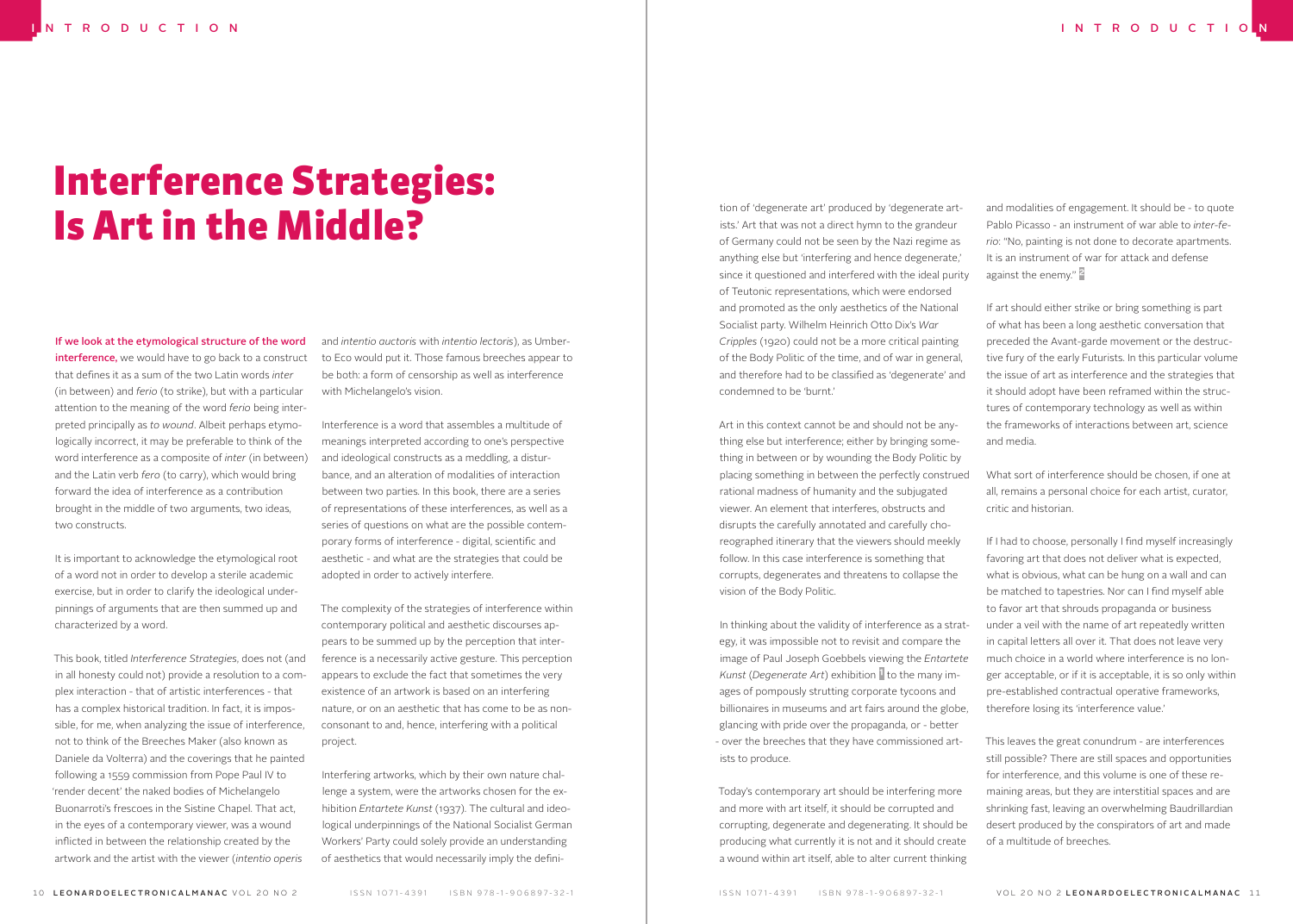In this introduction I cannot touch upon all the different aspects of interference analyzed, like in the case of data and waves presented by Adam Nash, who argues that the digital is in itself and *per se* a form of interference: at least a form of interference with behavioral systems and with what can be defined as the illusory realm of everyday's 'real.'

Transversal interference, as in the case of Anna Munster, is a socio-political divide where heterogeneity is the monster, the wound, the interfering and dreaded element that threatens the 'homologation' of scientific thought.

With Brogan Bunt comes obfuscation as a form of blurring that interferes with the ordered lines of neatly defined social taxonomies; within which I can only perceive the role of the thinker as that of the taxidermist operating on living fields of study that are in the process of being rendered dead and obfuscated by the very process and people who should be unveiling and revealing them.

With Darren Tofts and Lisa Gye it is the perusal of the image that can be an act of interference and a disruption if it operates outside rigid interpretative frameworks and interaction parameters firmly set via *intentio operis*, *intentio auctoris* and *intentio lectoris*.

It is the fear of the unexpected remix and mash-up that interferes with and threatens the 'purity' and sanctimonious fascistic interpretations of the aura of the artwork, its buyers, consumers and aesthetic priests. The orthodoxical, fanatic and terroristic aesthetic hierarchies that were disrupted by laughter in the Middle Ages might be disrupted today by viral, amorphological and uncontrollable bodily functions.

My very personal thanks go to Paul Thomas and the authors in this book who have endeavored to comply with our guidelines to deliver a new milestone in the history of LEA.

As always I wish to thank my team at LEA who made it possible to deliver these academic interferences: my gratitude is as always for Özden Şahin, Çaglar Çetin and Deniz Cem Önduygu.



References and Notes

- 1. "Reichsminister Dr. Goebbels auf der Ausstellung 'Entartete Kunst,'" February 27, 1938, in the Das Bundesarchiv, Bild 183-H02648, http://www.bild.bundesarchiv.de/crosssearch/search/\_1414849849/?search[view]=detail&searc h[focus]=3 (accessed October 20, 2014).
- 2. Herschel Browning Chipp, *Theories of Modern Art: A Source Book by Artists and Critics* (Berkeley and Los Angeles, CA: University of California Press, 1968), 487.

# Interference Strategies

The theme of 'interference strategies for art' reflects a literal merging of sources, an interplay between factors, and acts as a metaphor for the interaction of art and science, the essence of transdisciplinary study. The revealing of metaphors for interference "that equates different and even 'incommensurable' concepts can, therefore, be a very fruitful source of insight." 1

The role of the publication, as a vehicle to promote and encourage transdisciplinary research, is to question what fine art image-making is contributing to the current discourse on images. The publication brings together researchers, artists and cultural thinkers to speculate, contest and share their thoughts on the strategies for interference, at the intersection between art, science and culture, that form new dialogues.

In October 1927 the Fifth Solvay International Conference marked a point in time that created a unifying seepage between art and science and opened the gateway to uncertainty and therefore the parallels of artistic and scientific research. This famous conference announced the genesis of quantum theory and, with that, Werner Heisenberg's uncertainty principle. These events are linked historically and inform interesting experimental art practices to reveal the subtle shift that can ensue from a moment in time.

The simple yet highly developed double slit experiment identifies the problem of measurement in the quantum world. If you are measuring the position of a particle

you cannot measure its momentum. This is one of the main theories that have been constantly tested and still remains persistent. The double slit experiment, first initiated by Thomas Young, exposes a quintessential quantum phenomenon, which, through Heisenberg theory, demonstrates the quantum universe as a series of probabilities that enabled the Newtonian view of the world to be seriously challenged.

*If the measurement intra-action plays a constitutive role in what is measured, then it matters how something is explored. In fact, this is born out empirically in experiments with matter (and energy): when electrons (or light) are measured using one kind of apparatus, they are waves; if they are measured in a complementary way, they are particles. Notice that what we're talking about here is not simply some object* reacting *differently to different probings but* being *differently.* 2

In the double slit experiment particles that travel through the slits interfere with themselves enabling each particle to create a wave-like interference pattern.

The underlying concepts upon which this publication is based see the potential for art to interfere, affect and obstruct in order to question what is indefinable.

This can only be demonstrated by a closer look at the double slit experiment and the art that is revealed through phenomena of improbability.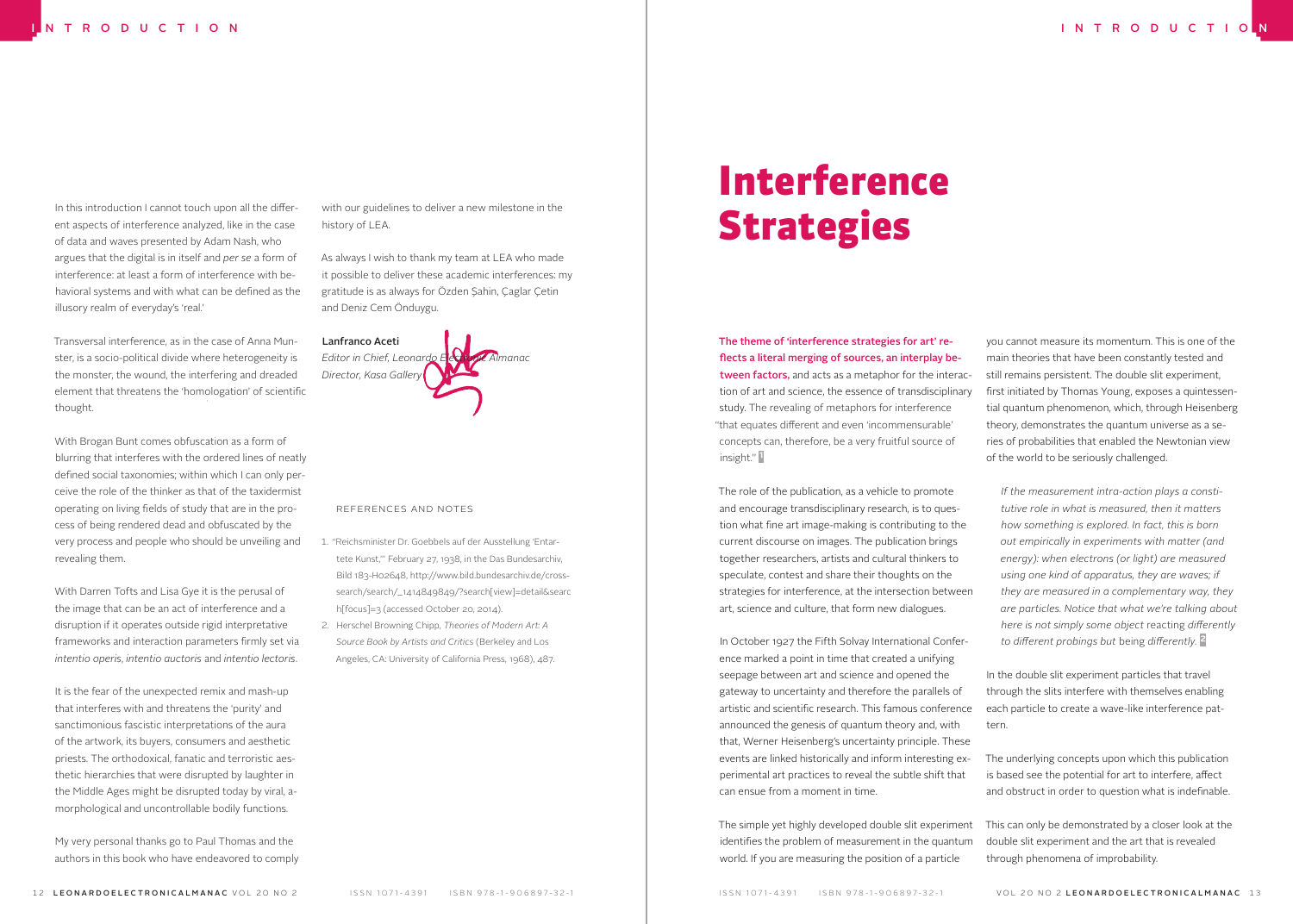

Figure 1. Diagram of the double slit experiment that was first performed by Thomas Young in the early 1800's displays the probabilistic characteristics of quantum mechanical phenomena.

When particles go through the slits they act as waves and create the famous interference pattern. The concept is that one particle going through the slit must behave like a wave and interfere with itself to create the band image on the rear receptor.

Interference Strategies looks at the phenomenon of interference and places art at the very centre of the wave/particle dilemma. Can art still find a way in today's dense world where we are saturated with images from all disciplines, whether it's the creation of 'beautiful visualisations' for science, the torrent of images uploaded to social media services like Instagram and Flickr, or the billions of queries made to vast visual data archives such as Google Images? The contemporary machinic interpretations of the visual and sensorial experience of the world are producing a new spectacle of media pollution, obliging the viewers to ask if machines should be considered the new artists of the 21st century.

The notion of 'Interference' is posed here as an antagonism between production and seduction, as a

redirection of affect, or as an untapped potential for repositioning artistic critique. Maybe art doesn't have to work as a wave that displaces or reinforces the standardized protocols of data/messages, but can instead function as a signal that disrupts and challenges perceptions.

'Interference' can stand as a mediating incantation that might create a layer between the constructed image of the 'everyday' given to us by science, technological social networks and the means of its construction. Mediation, as discussed in the first Transdisplinary Imaging conference, is a concept that has become a medium in itself through which we think and act; and in which we swim. Interference, however, confronts the flow, challenges currents and eulogizes the drift.

The questions posed in this volume, include whether art can interfere with the chaotic storms of data visualization and information processing, or is it merely reinforcing the nocuous nature of contemporary media? Can we think of 'interference' as a key tactic for the contemporary image in disrupting and critiquing the continual flood of constructed imagery? Are contemporary forms and strategies of interference the same as historical ones? What kinds of similarities and differences exist?

Application of a process to a medium, or a wave to a particle, for example, the sorting of pixel data, literally interferes with the state of an image, and directly gives new materiality and meaning, allowing interference to be utilised as a conceptual framework for interpretation, and critical reflection.

Interference is not merely combining. Interference is an active process of negotiating between different forces. The artist in this context is a mediator, facilitating the meeting of competitive elements, bringing together and setting up a situation of probabilities.

In response to the questions posed by the conference theme, presentations traversed varied notions of interference in defining image space, the decoding and interpretation of images, the interference between different streams of digital data, and how this knowledge might redefine art and art practice. Within that scope lies the discourse about interference that arises when normal approaches or processes fail, with unanticipated results, the accidental discovery, and its potential in the development of new strategies of investigation.

In "[t]he case of Biophilia: a collective composition of goals and distributed action", <sup>3</sup> Mark Cypher highlights the interference in negotiations between exhibit organisers, and space requirements, and the requirements for artist/artworks, resulting in an outcome that is a combination generated by the competition of two or more interests. As part of the final appearance of *Biophilia*, the artwork itself contained elements of both interests, an interference of competing interests, comprising a system in which the artist and the artwork are components, and the display a negotiated outcome. Each element interferes with itself as it negotiates the many factors that contribute to the presentation of art. In this sense the creation of the final appearance of *Biophilia* is the result of the distributed action of many "actors" in a "network." <sup>4</sup> (To put this in another form all actors are particles and interact with each other to create all possible solutions but when observed, create a single state.)

In summing up concepts of the second Transdisciplinary Imaging conference, particularly in reference to the topic of interference strategies, Edward Colless spoke of some of the aspirations for the topic, entertaining the possibilities of transdisciplinary art as being a contested field, in that many of the conference papers were trying to unravel, contextualise and theorise simultaneously.

The publication aims to demonstrate a combined eclecticism and to extend the discussion by addressing the current state of the image through a multitude of lenses. Through the theme of interference strategies this publication will embrace error and transdisciplinarity as a new vision of how to think, theorize and critique the image, the real and thought itself.

Paul Thomas

#### References and Notes

- 1. David Bohm and F. David Peat, *Science, Order and Creativity* (London: Routledge, 2000), 45.
- 2. K. Barad, *What is the Measure of Nothingness? Infinity, Virtuality, Justice*, Documenta 13, The Book of Books, 100 Notes, 100 Thoughts, (Ostfildern: Hatje Cantz, 2012), 646.
- 3. Mark Cypher, "The case of Biophilia: A Collective Composition of Goals and Distributed Action," (paper presented at the Second International Conference on Transdisciplinary Imaging at the Intersection between Art, Science and Culture, Melbourne, June 22-23, 2012). 4. Ibid.

### acknowledgements

Special thanks to researcher Jan Andruszkiewicz.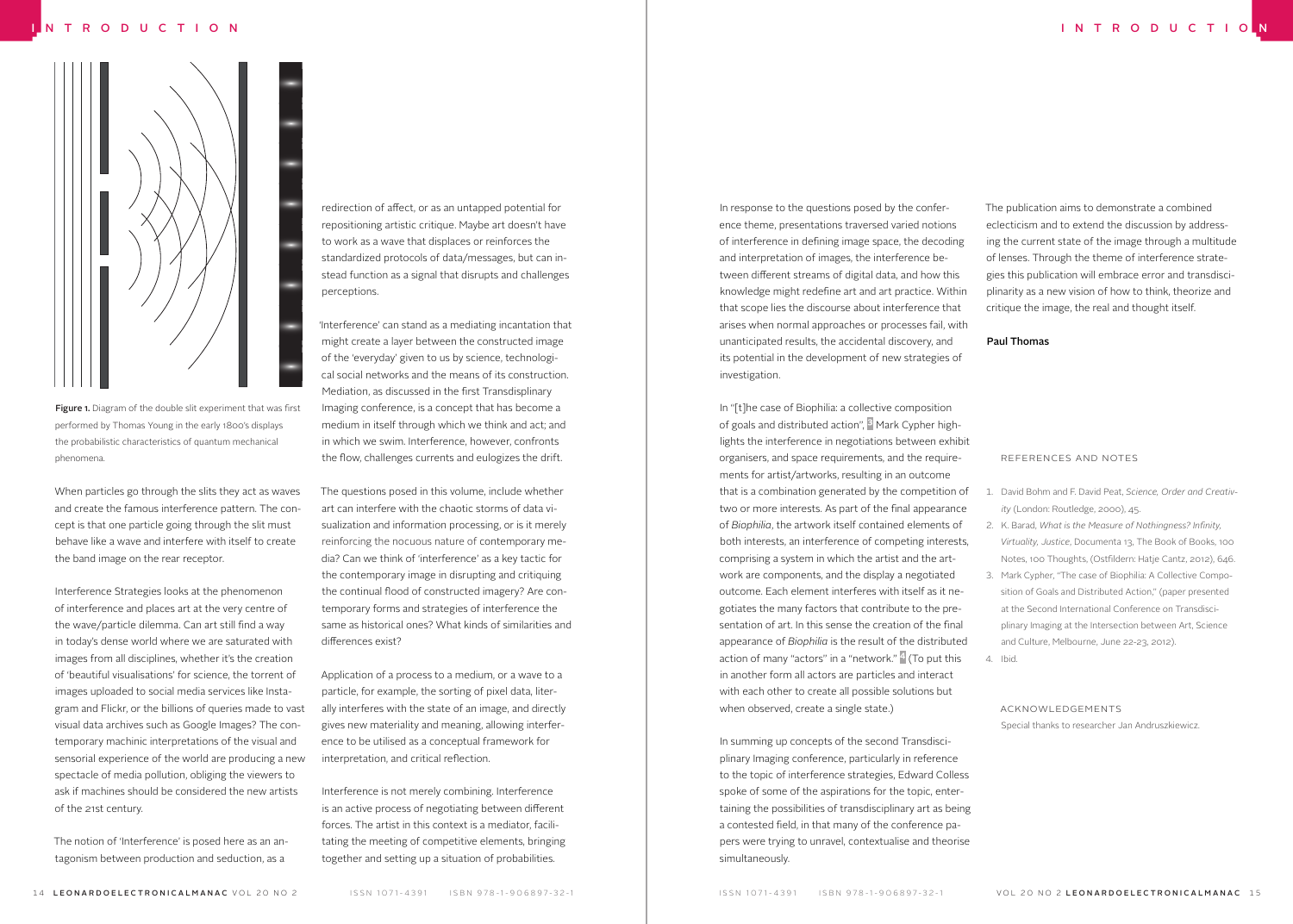# Headless and Unborn, or the Baphomet Restored

Interfering with Bataille and Masson's Image of the *Acephale*

## *by*

## *Leon Marvell*

School of Communication and Creative Arts Deakin University leon@deakin.edu.au

## A MONSTROUS EMBLEM

At a certain period in European intellectual history, a comparatively large number of artists and intellectuals – arguably the most important thinkers and artists of the times – were all involved to a greater or lesser degree in the envisioning of a new myth that might lead European civilization out of the gathering darkness of fascism, a myth they hoped would provoke the total and radical transformation of society and culture.

Two principle groups were involved: the Surrealists, constellated around the ideas and political interventions of André Breton, the foremost ideologue of the Surrealist movement, and a group of 'dissident' surrealists that included Georges Bataille, Roger Caillois and Michel Leiris, key figures in the radical boys club, the *Collège de Sociologie*, which coalesced in 1936. Hovering between these two camps were a number of artists and intellectuals who appeared to loath to choose between the two encampments, or who periodically aligned themselves first with one, then the other. Overriding these vacillating allegiances and the petty clash of personalities was the unifying dream of finding a new myth through which society could

## ABSTRACT

This paper investigates Bataille and Masson's drawing of the Acephale, the escutcheon of Bataille's esoteric cabal and the journal (*Acéphale*) that espoused his vision of a violently sacralised society. Masson's drawing of the acephalic monster is the emblem of Bataille's negative Absolute, and is therefore the *final image*, a talisman to wipe out all other images. I unearth a hitherto unsuspected connexion between the Acephale and a magical text, one of the *Papyri Graecae Magicae*. Noting that the Acephale is an 'emblem', I point towards the tradition of the emblematic books, a tradition that began with Horapollo's *Hieroglyphica*. I then propose that Caillois's 'objective ideograms' and the idea of mantic decaptitation was in part responsible for the production of Masson's image. Capitalising on these imaginal connexions, I conclude by re-imagining the image of the Baphomet, and in particular Eliphas Levi's famous drawing of the 'Goat of Mendes.' I suggest that the Baphomet is the secret twin of the Acephale, and that it is Levi's aim to make his Baphomet the ultimate hieroglyphic emblem, the supreme condensation of the mysteries of the occult tradition. Thus the Baphomet is the necessary occult complement to the headless monster of Bataille and Masson.

be transformed. This dream was at first principally fomented within two vectors of cultural intervention: the journal *Minotaure* and the political activities of a group of *engagés* known as *Contre-Attaque.*

*Minotaure* saw its first issue in 1933. The editorial philosophy of *Minotaure* was summed up by the publisher and editor in this way: "Starting from the fact that it

is impossible in our era to isolate the plastic arts from poetry and science, the review proposes to associate these three domains." Thus "the plastic arts, poetry, music, architecture, ethnology, mythology, spectacle, psychology, psychiatry and psychoanalysis" were all to be included within its pages in an effort to showcase "the most audacious intellectual activity of the day." In effect this was the reinvention of an experiment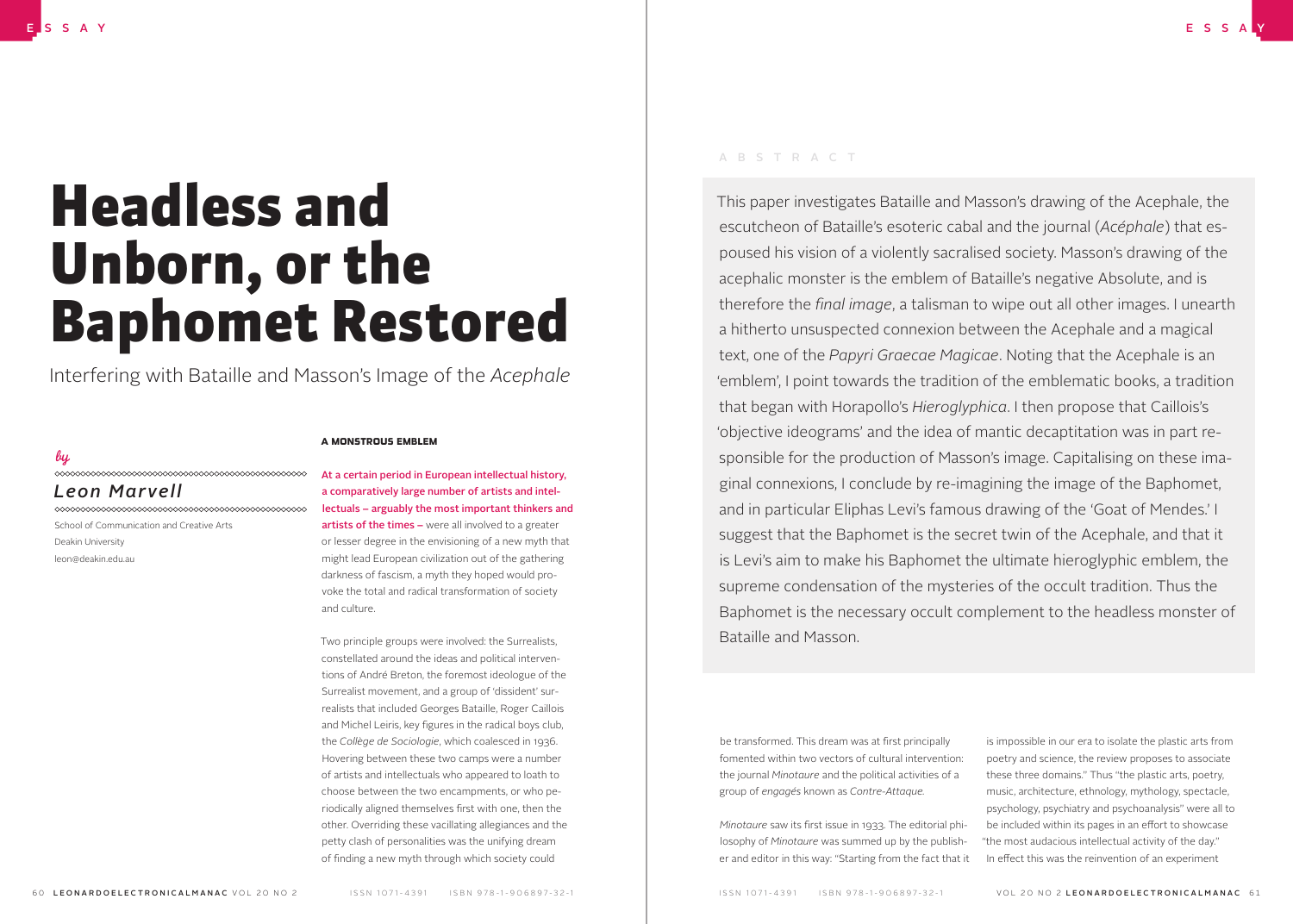that Georges Bataille had began several years before with the publication of *Documents*, a journal that had sought provocation through a violent juxtaposition of ideas and images, the pages exploiting a paratactical arrangement of essays (on gnostic gems, ethnography, jazz, the big toe, and Buster Keaton, for example) and images from contemporary visual artists, photographs of slaughterhouses and pictures of African and Oceanic art. *Documents* appeared the year that *La Révolution surréaliste* ceased publication, Bataille no doubt hoping that it would symbolically represent a final, devastating salvo in Bataille's ongoing critique of Surrealism and of André Breton in particular.

Boiled down in the alembic of retrospection, we can see that what was primarily at stake in this drawn out intellectual contretemps between two heavy hitters was the nature and relevance of images, of representation itself. Breton was committed to the championing of the importance of images from the very first *Manifeste du Surréalisme* of 1924. Conversely, Bataille, by the early 1930s, seemed to be not so sure that images, art and literature had any relevance at all anymore. The rise of Fascism with its emphasis on spectacularity and the illusory fascination of imagery – what we might call today the rhetoric of the image – had led to a crisis of faith in representation itself.

Most of the usual suspects that had been associated with *Documents* had subsequently become associated with *Minotaure*. Soon *Minotaure* was effectively being edited by André Breton and his close friend Pierre Mabille, a surgeon, writer, scholar of alchemy and Haitian voodoo. *Minotaure* was a kind of high-rent 'neutral ground' where dissident Surrealists, existing Surrealists, ex-Dadaists and members of the (soon to be formed) *Collège* – primarily Bataille, Leiris, Patrick Waldberg and Caillois – all contributed. The title of the journal indexed one of the key mythologems around which many of the writers and artists constellated

their ideas in the divining of a new myth. In foreshadowing the lineaments of this future myth, they looked to the past, and the minotaur seething in the heart of its crepuscular labyrinth was one of the key players.

*Contre-Attaque* was a small group of revolutionary intellectuals who had provisionally banded together to present a double front: to aggressively denounce the ever-expanding threat of fascism, and to agitate for what they regarded as a concomitant radical transformation of society and culture. In April of 1936 Georges Bataille resigned from the group. This break with *Contre-Attaque* is doubly significant in that previous to this severing, Bataille's participation in the group represented a *rapprochement* between himself and André Breton, but it also signaled his violent frustration with the manner in which intellectuals had pursued their aims in the recent past. Bataille's solution to this perceived impasse was to create a secret society formed of like-minded *enragés,* all of whom were seemingly dedicated to following the hoof-prints of the minotaur *au fond du temple sacré*.

Directly following his break with *Contre-Attack*, Bataille traveled to the Spanish coastal town of Tossa de Mar to visit the on again/off again Surrealist artist André Masson, a friend and associate of both Bataille and Breton. It was good timing for a soul in tumult: the Spanish Civil War was just breaking out.

Holed up in Masson's kitchen, listening to a recording of *Don Juan*, Bataille witnessed Masson quickly produce a drawing that would become the escutcheon of Bataille's esoteric cabal and the exoteric journal (*Acéphale*) that would come to espouse his vision of a new, violently sacralised society. André Masson's drawing is the emblem of Bataille's radical break with *Contre-Attaque* and the pretensions of both *Minotaure* and the public face of the *Collège de Sociologie*. It is his 'rite du passage,' his initiation into another world.

The figure of the acephalic "monster" (as Bataille called it) is described by Masson in this manner:

*I saw him immediately as headless…but what to do with this cumbersome and doubting head? – Irresistibly it finds itself displaced in the sex, which it masks with a 'deaths head'… Automatically one hand (the left!) flourishes a dagger, while the other kneads a blazing heart (a heart that does not belong to the Crucified, but to our master Dionysus)… The pectorals starred according to whim…(W)hat to make of the stomach? That empty container will be the receptacle for the Labyrinth that elsewhere had become our rallying sign. This drawing, made on the spot, under the eyes of Georges Bataille, had the good luck to please him. Absolutely.* 2

*Absolutely* – not provisionally, not temporarily, not just for today, but forever, outside of space and time. I don't believe I am making too much of Masson's concluding statement here. It is inarguable that a great part of Bataille's mission in life was to define an Absolute that was the very inversion of the Absolute as previously, endlessly discussed in the West. Masson's drawing of the acephalic monster is the emblem of this negative Absolute, and of Bataille's quest. In his introductory essay in the first issue of the journal *Acéphale* Bataille is uncompromising in his rejection of the Absolute as conceived of in the past. What he is calling for is an *absolute rupture*:

*It is time to abandon the world of the civilized and its light. It is too late to countenance being reasonable and educated – which only leads to a life without appeal. Secretly or not, it is necessary to become totally Other or cease to be.* 3

The last sentence is perhaps a snide reference to Breton's *Nadja* and its famous concluding line: "La beauté sera convulsive ou ne sera pas," and thus Ba-

taille levels his scimitar squarely at Breton and what Bataille considered Breton's barely sublimated yearning for the light. This light is that of the *intellectus*, the light which streams through the Western philosophical imaginary ever since Plato's philosopher first struggled out of the cave to apprehend the true sun. The light of the sun, the light of the world that had existed up until the appearance of the acephalic monster, is the manifestation in the phenomenal world of the light of the Absolute beyond it: civilization and its light are one. The Acephale signals an end to all that. An end to all the useless light, and an end to all images illuminated by the light.

The Acephale thus becomes a substitute god, a substitute for the Absolute. No more the light of god, no more the light of the image. Masson's emblematic Acephale is therefore the final image, the talisman that will wipe out all other images.

Furthermore the Acephale does not *represent* this totally Other world without light, it *invokes* it. The acephalic monster of Masson and Bataille is a talismanic, incantatory machine. Bataille's introduction in the first issue of the journal *Acéphale* is entitled *La Conjuration Sacrée*. There are several possible translations of this: Sacred Conspiracy, Sacred Confederacy, or Sacred Conjuration. All these meanings are possible and all, I would suggest, are *necessarily* present. It is the last possible meaning, sacred conjuration, that I want to run with here.

*The acephalic man mythologically expresses sovereignity committed to the destruction and death of God, and in this the identification with the headless man merges and melds with the identification with the superhuman, which is entirely 'the death of God.'* 4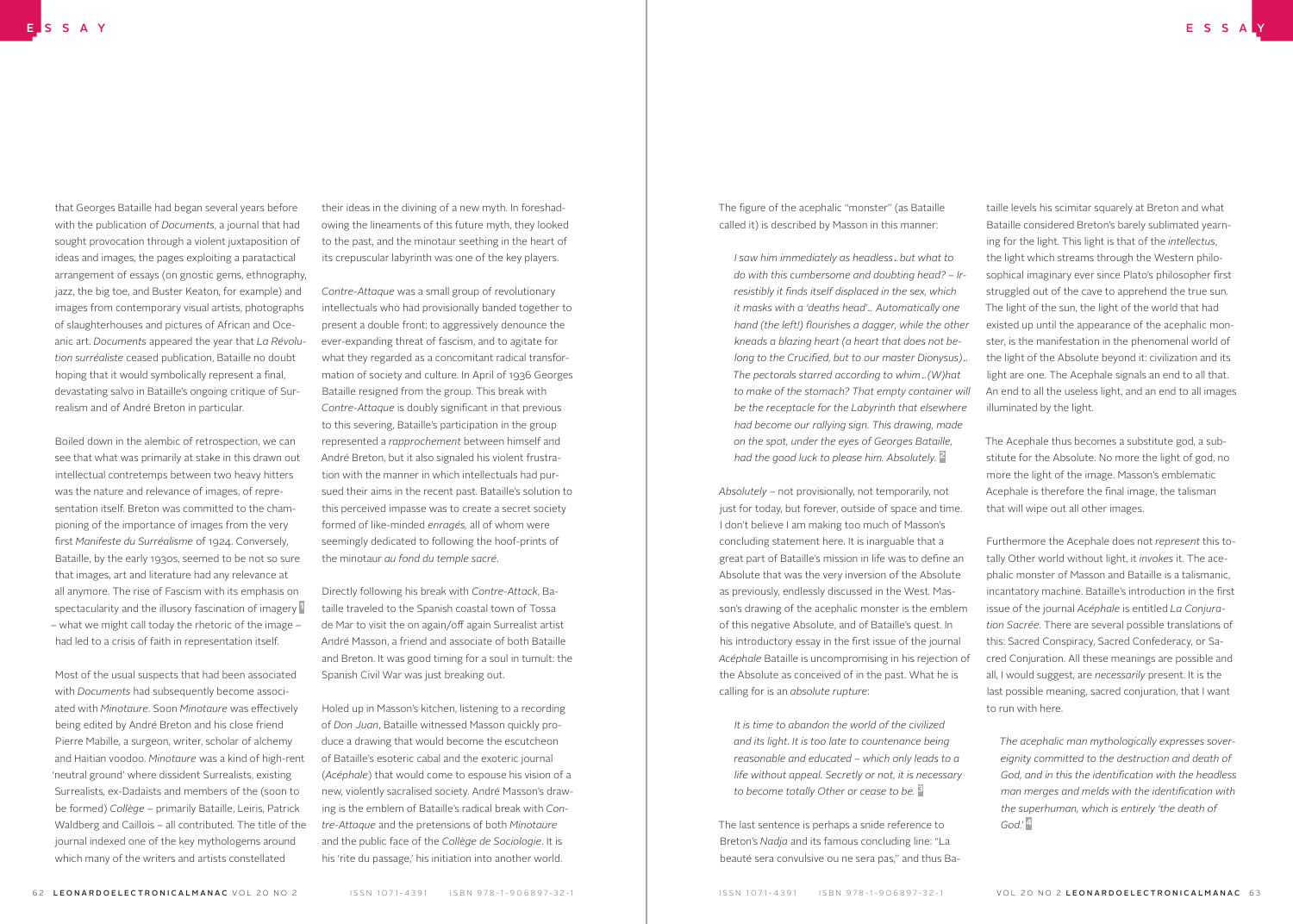I will make no comment on the obvious Nietzschean aspirations here, it is the *identification* that Bataille emphasizes which I want to dilate upon now. Bataille's day job was as an archivist/paleographer/numismatist at the *Bibliothèque nationale de France*, and as such he had access to a large and prestigious collection of rare books and manuscripts. I suggest that among these recondite texts Bataille had discovered a particular text in the collection of Greco-Egyptian magical texts collectively known as the *Papyri Graecae Magicae*.

The *Papyri Graecae Magicae* were collected in the 19<sup>th</sup> century by an enterprising and avaricious diplomat in Alexandria, shipped to Europe and subsequently sold to various libraries, including the British Museum and the *Bibliothèque nationale de France.* It has been hypothesised that these papyri were originally the collection of one man, a magician, "who was also a scholar, probably philosophically inclined, as well as a bibliophile and archivist concerned about the preservation of the material." 5

A man, in other words, remarkably similar to Georges Bataille. His well-known interest in Gnosticism may have inclined him to search out similar material, and inevitably he would have come across the magical texts of the Greco-Egyptian magician.

If this seems far-fetched, one only has to remember that in the early 1930s in Paris, many of the foremost intellectuals and artists of the time – at least, those of the particular persuasions and allegiances of which I am writing – were regularly attending  $\frac{6}{3}$  the soirees of occultist Maria de Naglowska, the self-styled "satanic woman" and hierarchess of the Order of the Golden Arrow.

André Breton, Man Ray and his friend the American adventurer William Seabrook regularly attended her

evenings of occult weirdness, and certainly Bataille would not have been outdone in this. It is quite possible that Naglowska's demonstrations of magical rituals and her ideas on ritual practice were a direct inspiration behind Bataille's formation of his secret society of the Acephale. It is certainly true that Bataille seemed to be emulating Naglowska when he attempted to drag his fellow *Acéphalists* into the depths of the forest…for ritual sacrifice. 7

Amongst the *Papyri Graecae Magicae* there is one text that stands out from the standard magical spells that provide solutions for petty objectives, the spells for keeping a lover for example, or for getting bugs out of the house. This text is *Papyri Graecae Magicae*  V. 96 – 172, named by its English translator as the "Stele of Jeu the Hieroglyphist."

## The ritual begins in this way:

*I summon you, the Headless One, who created earth and heaven, who created night and day, / you, who created light and darkness; you are Osoronnophris whom none has ever seen…you have distinguished the just and the unjust; you have made female and male; / you have revealed seeds and fruits; you have made men love each other and hate each other.* 8

The being that is summoned is explicitly named *Acephalos* (Ἀκέφαλος), the Headless One, in this ritual. 9 What makes this ritual even more unusual, unusual in terms of the entire Greco-Egyptian magical corpus in fact, is that after the standard banishing of demons from the ritual chamber, the magician invokes the "Holy Headless One" *into* himself, thus *becoming* the one who "makes the lightning flash and the thunder roll…the one whose mouth burns completely…the one who begets and destroys." 10

Masson's emblem of the Acephale holds a flaming heart in its right hand, and the Headless daemon in the *Stele of Jeu the Hieroglyphist* says that its name is a "heart encircled with a serpent, come forth and follow." In his text Sacred Conspiracy/Confederacy/ Conjuration Bataille writes:

*...he holds a steel weapon in his left hand, flames like those of a Sacred Heart in his right. He is not a man. He is not a God either. He is not me but he is more than me: his stomach is the labyrinth in which he has lost himself, loses me with him, and in which I discover myself as him, in other words as a monster.* 11

A magician who has invoked a Headless daemon into himself is of course no longer a man and not a god, but something that is neither one nor the other. He is himself but more than himself. He is, in other words, an Acephalic monster, as Bataille avers in the above passage.

If all this seems circumstantial, I totally agree – yet this hitherto unsuspected connexion is certainly not unlikely, and moreover possesses a high degree of *imaginal logic*, if I may use the term. Allow me to proceed a little further in my interference with Masson and Bataille's Acephale.

I have consistently called this image an "emblem." I have done this in order to point towards a tradition in which I believe the Acephale is the final arrival. This is the tradition of the emblematic books, a tradition that was kick-started when the text of Horapollo's *Hieroglyphica* was purchased by Cosimo d'Medici from a Byzantine monk in 1422. The translation of this text (which was originally written, incidentally, in the same period as the texts of the *Papyri Graecae Magicae*) caused as much an intellectual furor as Ficino's later translations of the *Corpus Hermeticum* and Plato's

dialogues. The *Hieroglyphica* purported to explain ancient Egyptian hieroglyphs as emblematic figures containing layers of embedded meanings. The translation of the *Hieroglyphica* set in motion an entire industry that led to the production of hundreds of emblematic books, and possession of these collections was considered *de riguer* by the learned in the 16<sup>th</sup> and 17<sup>th</sup> centuries. In the hands of a few dedicated publishers (such as Theodor de Bry, who published books by Robert Fludd and Michael Maier, both notable Hermeticists) the hieroglyphic and graphic tradition of the emblem developed into an efflorescence of Hermetic publishing, which would have a defining influence on alchemy:

*Allegorical images accompanied by a few cryptic lines of prose or verse, emblems presented to the learned a kind of pictorial riddle containing a solution of a moral nature. But emblems which could easily conceal more than one meaning constituted ideal vehicles for the secret transmission of esoteric information, and as such…were adopted by the alchemists.* 12

Allegorical representation in the form of *personification –* an ingenious method of encapsulating an abstract idea in the form of a human figure – has probably the longest tradition in the history of Western culture. Emblematic personification was a method in which a host of interconnected, often difficult ideas were subsumed into the one, easily comprehensible image. Examples that are still with us today would include the personification of Justice as a blindfolded woman carrying a sword and a set of scales, and the medieval figure of Fortuna, a woman turning a giant wheel, the symbolism of which perhaps only survives through a certain television game show.

Considering that hermetic emblems were "allegorical images accompanied by a few cryptic lines of prose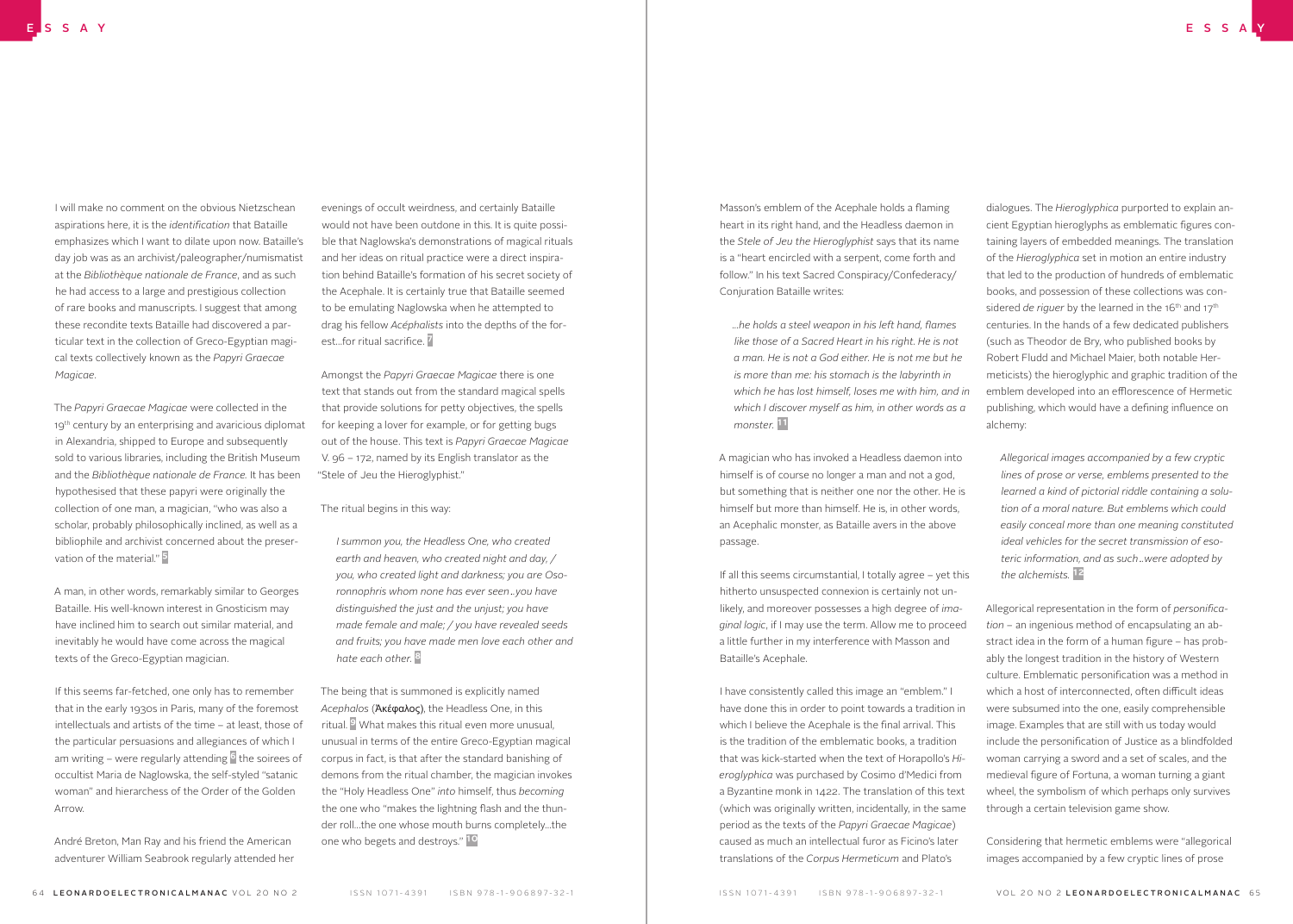or verse," the cover of the first issue of *Acéphale* is a perfect example of such an emblem – an hieratic figure beneath which we can see a few cryptic lines: *The Sacred Confederacy*, or *Nietzsche Against the Fascists*. Indeed, I would insist that the form and function of this cover serves the very same purpose as the emblem in the hermetic and alchemical books, images the purpose of which is to accomplish much more than mere representation.

Masson and Bataille's figure of the Acéphale is also an emblem with a special purpose: it is a magical machine that begins the apocalyptic annihilation of images altogether.

As exactly the same figure was reproduced on the cover of the journal *Acéphale* in each successive issue (there were only three issues), and as only a single line of text on the cover changed with each successive issue (*The Sacred Confederacy*, or *Nietzsche Against the Fascists*, for example) – thus serving the function of an allegorical figure with a "few cryptic lines of prose" – one can say that this emblem was envisioned as belonging to that unchanging Other world of the sacral, standing outside of the pornography of images with which we are daily bombarded, and thus serving as the herald of the sacred darkness that would subsume all representations. A more recent agent provocateur, Jean Baudrillard, in describing a similar vision of violent iconoclasm, notes:

*Obscenity begins when there is no more spectacle, no more stage, no more theatre, no more illusion, when everything becomes immediately transparent, visible, exposed in the raw and inexorable light of information and communication. We no longer partake of the drama of alienation, but are in the ecstasy of communication. And this ecstasy is obscene.* 13

If one additionally recalls Fredric Jameson's despair at the "pornography" of images which miscegenate around us at an astounding daily rate, then the figure of the *Acéphale* must be regarded as a daemonic buzzbomb sent to devastate the endless plain of representation.

### THE BAPHOMET RESTORED

- *One kinde of Locust...stands...in a large erectnesse... by Zoographers called mantis.*
- Sir T. Browne, *Pseudodoxia Epidemica*, 1646.

These thoughts about Bataille and Masson's hieratic emblem can take a further speculative *détournement*. Following the momentum of my reasoning, 14 it should be acknowledged that the headless monster of Bataille and Masson no doubt finds at least some of its provenance in the writings and ideas of Bataille's colleague, Roger Caillois.

As is well known, Caillois' essay *Mimicry and Legendary Psychasthenia*, originally published in *Minotaur* in 1935, has had a surprising influence on  $20<sup>th</sup>$  century thought, not the least being that it was partly responsible for Jacques Lacan's development of the idea of the 'mirror stage.' This more famous essay was a development of an earlier essay devoted to a discussion of the praying mantis as the supreme representative of what Caillois called 'objective ideograms,' published the year before. For Caillois, the predatory sexual activities of the mantis were evidence of the 'overdetermination' of the universe: that interconnected causal chains of affective influence stretched from even the mineral and insectoid worlds into the psyche of humankind.

*[I]t is utterly unthinkable that causal series could be totally distinct. This also contradicts experience,*  *which constantly demonstrate their numerous intersections and sometimes supplies overwhelming, crushing expressions of their unfathomable solidarity. Although their meaning is hidden and ambiguous, such expressions never fail to reach their destination. In short,* these are objective ideograms, which concretely realize the lyrical and passional virtualities of the mind in the outside world. 15

The phrase "passional virtualities" is a clue as to the origin of Caillois' strange meditation on the interconnectedness of all things, and of the anthropomorphic resonances produced through the study of the mantis. Caillois had recently read Toussenel's *L'Esprit des bêtes, zoologie passionelle*, first published in 1853. Toussenel was a follower of Charles Fourier, the utopian socialist who proposed ingenious ways to reform industrial society based on 'attractive labour' – that is, industry based on the erotic predilections of individual workers. Clearly, this work on 'passional zoology' was not your average 19<sup>th</sup> century biological textbook.

Influenced by Toussenel's ideas, Caillois sought to demonstrate the "existence of a certain kind of lyrical objectivity," a continuity of affect, which could be para-scientifically illustrated by, and condensed into, a single figure – in this case, the praying mantis in its various forms.

Caillois' attempts to demonstrate the "systematic over-determination of the universe" and his exhaustive description of the mantis, the objective ideogramme of the "continuity between nature and the mind," would without doubt have been a latent presence in the minds of both Bataille and Masson. I suggest that the defining attribute of the *Acéphale*  group's emblem, namely, that it is headless, is an effect produced by Caillois' essay – one might even say an *over-determination* produced by Caillois' mantis. The sexual cannibalism of the female mantis is discussed

at length by Caillois. The fact that the female mantis chews the head off the male while engaged in coitus is something that, as Caillois avers, one can never really forget.

It is obviously impossible to 'prove' that the idea of mantic decaptitation was in part responsible for the production of Masson's emblem, but if one provisionally entertains Caillois' proposal of the continuity between nature and psyche, and of the consequent complexification of casual chains, then I do not consider this an untenable proposition. It has, at the very least, an *imaginal logic*, as I have suggested earlier. For my purposes this imaginal logic can be pursued further with one more step.

In his essay Caillois mentions various folk names for the mantis such as "Pray-to-God" and "Pray-to-the-Devil." At one point he mentions that the predatory sexuality of the mantis could be "correlated with the medieval concepts of the *incubi* and *succubi*." 16 In a further note he suggests that the mantis ideogram can be observed operating in Bodin's *De la Demonomanie des sorciers* of 1580 and "other demonographers of the period." Yet oddly enough, despite Caillois' synoptic studies of the mantis both entomological and etymological, he neglects to mention probably the most interesting etymological curiosity associated with the insect.

The word 'mantis' comes from an ancient Greek word that has the meaning of 'seer' or 'prophet, diviner' (μαντικός). It's Proto-Indo-European root form is the origin of our *mania*, a person inspired by a 'divine frenzy,' one who is ὑπὸ τοῦ θεοῦ μαίνεται, "possessed by a god," as Herodotus says in his *Histories* (Book 4, 79). Caillois could easily have made this observation when he mentions Bodin's *Demonomanie*, as the 'demonomania' in the title clearly shows this ancient connexion. Yet he does not, so this is where I come in.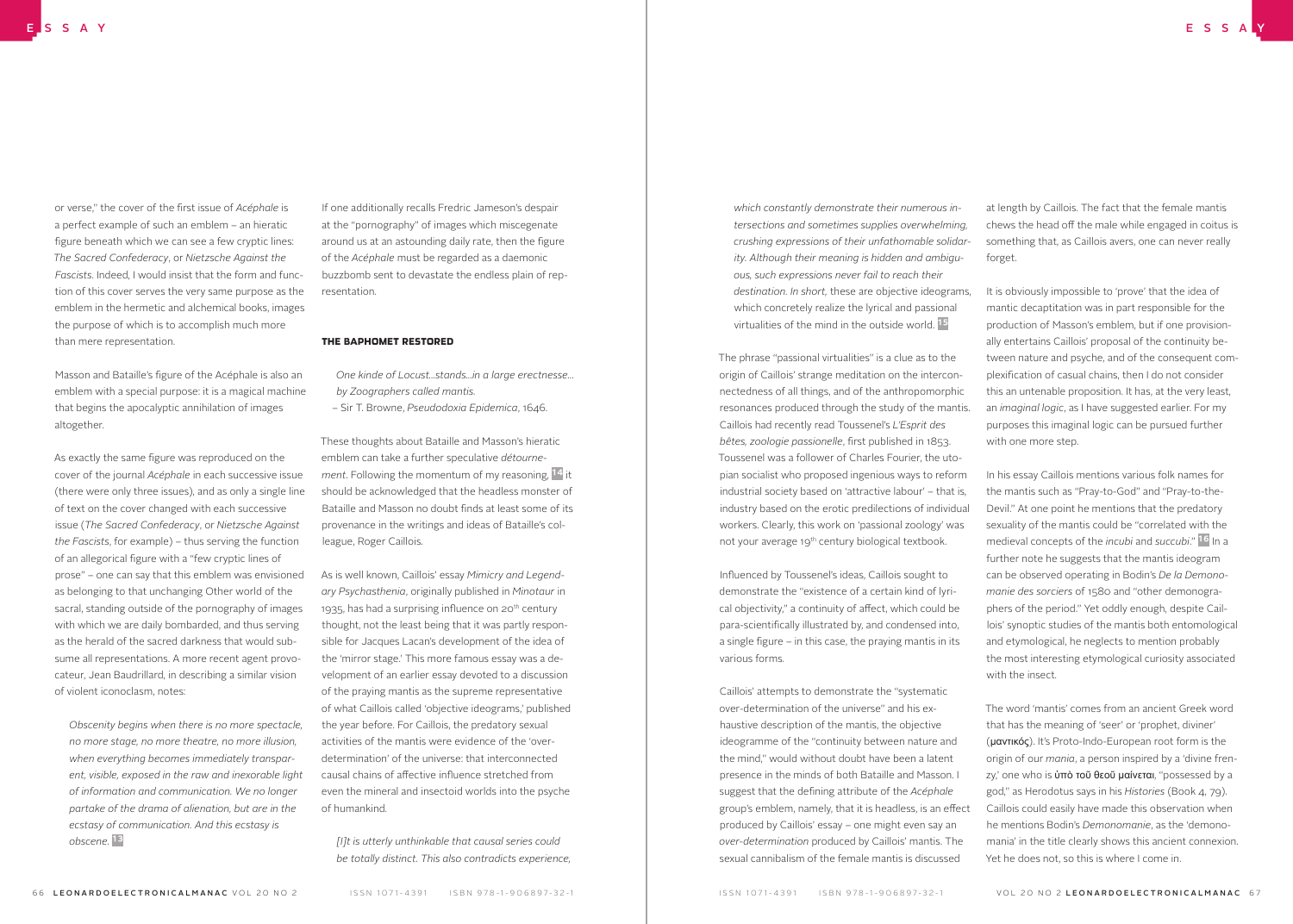I have noted the idea of demonological possession in relation to Bataille's conception of the *Acéphale* and the ancient magical text, the *Stele of Jeu the Hieroglyphist* earlier in this essay. Capitalising on the etymological/imaginal connexions between the mantis and demonomania, I will now invoke my final image.

In 1307 King Philip the Fair ordered that his oncetrusted Crusaders, the Knights Templar, all be arrested and interrogated about their activities in the Holy Land and elsewhere. The Templars were tortured, tried and condemned, and many of their number summarily executed. Following the trials, Philip arrogated the considerable wealth of the Templars to his own fortunes. Considering that the confessions of the knights were all extracted under torture, Philip's epithet must now be regarded as perversely ironic (of course, the epithet 'fair' [*le beau*] was in reference to his appearance, not his character. Yet it is still true that even in his own time, he was regarded as a particularly *unfair* monarch.)

Among the list of wrong doings of which the Knights Templar were accused was the charge of idolatry. Specifically they were charged with worshiping an idol in the form of a decapitated head. This bearded head was called *Baphomet*, and it was supposedly kept secreted somewhere within the Knights' temple in Paris. There has been considerable debate as to the nature of this head. Was it a sculptured head? A mummified head? Or perhaps it was a reliquary containing a human skull, like that of the hand of St. John the Baptist that now resides in the *Topkapı Sarayı* in Istanbul?

And what did the name *Baphomet* mean? It has been assumed that this was a corruption of *Mahomet* (Mohammed), but no one is really sure. What is certain is that these infamous trials of the Templars, and this mysterious head, the Baphomet, inspired two outré cultural activities both of which have inspired this last

section of my essay. The first is that the often contradictory descriptions of the Baphomet led to the creation of a special kind of gargoyle in France, also called Baphomet: a bearded, horned, winged androgynous demon, which can even now be found on the portals of several cathedrals in France. In Italy a figure called *bafometto* can be found in a grotto in Padua, the *Grotta dei Cavalieri Templari*. 17

The second outré activity that was inspired by the Templars and their Baphomet was the creation, many centuries later, of esoteric societies that imagined themselves as heirs to the mysteries and secret rites of the Templars.

These two eccentric streams are the background to the production of probably the best known reimagining of the image of the Baphomet: Eliphas Levi's (Alphonse Louis Constant) drawing of the 'Goat of Mendes' in his *Dogma et Rituel de la Haute Magie*, published in 1854. Possessing the attributes of the baphometic gargoyles, and symbolising the secrets and rites of the European occult tradition, Levi's description and defense of this figure aims to rescue it from associations with the demonic and, indeed, the satanic.

Levi states that the Baphomet, "a chimera, a malformed sphinx, a synthesis of deformities" symbolises the 'astral fire,' the 'Great Magical Agent,' the 'odic force' and the "devil of M. Eudes de Mirville," this latter a reference to the now forgotten author of *Pneumatologie: Des esprits et de leurs manifestations fluidiques,* published a few years before Levi's magnum opus. Levi asserts that "the frontispiece to this *Ritual* reproduces the exact figure of the terrible emperor of night, with all his attributes and all his characters," this benighted emperor being none other than the "Baphomet of the Templars, the bearded idol of the alchemist, the obscene deity of Mendes, the goat of the Sabbath." He furthermore announces, "let us state boldly and precisely that all inferior initiates of the occult science and profaners of the Great Arcanum, not only did in the past but do now, and will ever, adore what is signified by this alarming symbol."

*The Grand Masters of the Order of the Templars worshipped the Baphomet, and caused it to be worshipped by their initiates; yes, there existed in the past and there may be still in the present, assemblies which are presided over by this figure… for them it is that of the god Pan, the god of our modern schools of philosophy, the god of the Alexandrian theurgic school and of our own mystical Neo-platonists…the god of Spinoza and Plato, the god of the primitive Gnostic schools; the Christ also of the dissident priesthood.* 18

Clearly it is Levi's aim to make of his Baphomet the *ultimate* hieroglyphic emblem, the supreme condensation of all the great mysteries of the occult tradition. The gesture of Levi's Baphomet, one arm pointing aloft, the other to the earth, is (evidently) the "the sign of occultism." Levi says that one of the arms is feminine and the other masculine to represent the mystical androgyne, and that these attributes have been "combined with those of our goat, since they are one and the same symbol." Here we have the *coincidentia oppositorum*, the resolution of antimonies, beloved of mystics and occultists alike.

Levi's attempt to make of the Baphomet the ultimate emblem of all occult secrets, rather than a decapitated head that was an object of worship by the Templars, has received support from a contemporary scholar of Templar lore, Bernard Marillier, in his *Essai sur la Symbolique Templière*. 19 Marillier asserts that the Baphomet was a symbol of the "rite of the severed head," which is the "source of all the myths that relate to the primordial Tradition." 20

Marillier adumbrates a list of related stories from world mythology that serve to support his theory: the head of the Medusa severed by Perseus, the heads which the Celts took from their slain enemies, various incidents of decapitation in the Grail cycle of stories, etc. All these point, he says, to a 'mythico-initiatic' tradition to which the Knights Templar were heirs.

*The rite of decapitation is linked to a double initiation: by cutting off the head of an enemy – the initiate as conqueror – the neophyte receives both the* mana *contained in the head and spiritual power, and abandons his envelope of flesh for the Spirit.* 21

According to Marillier the Baphomet was not an idol at all, rather it was the hieratic emblem of "an initiation rite of the heroic-solar type":

*For the rite of symbolic decapitation, the Templars… captured the spirit and spiritual power, aligned themselves with the divine, and prepared to defeat both their visible and invisible enemies, the most formidable of which reside in the very depths of their being.* 22

#### Furthermore,

*The neophyte, by reciting formulas and participating in dramatized scenes,* identifies with the deity*, allowing him to make his spiritual rebirth in intimate communion with the divine.* (My italics.) <sup>23</sup>

In Marillier's interpretation of the Baphomet, the 'divine frenzy' – the mantic sublimation – is the summit of the 'mythico-initiatic' tradition which the Templars had brought from the East, and of which the Baphomet was the mysterious, ultimate emblem. Regarded in this manner, the Baphomet appears as the secret twin of, and the necessary occult complement to, the headless monster of Bataille and Masson.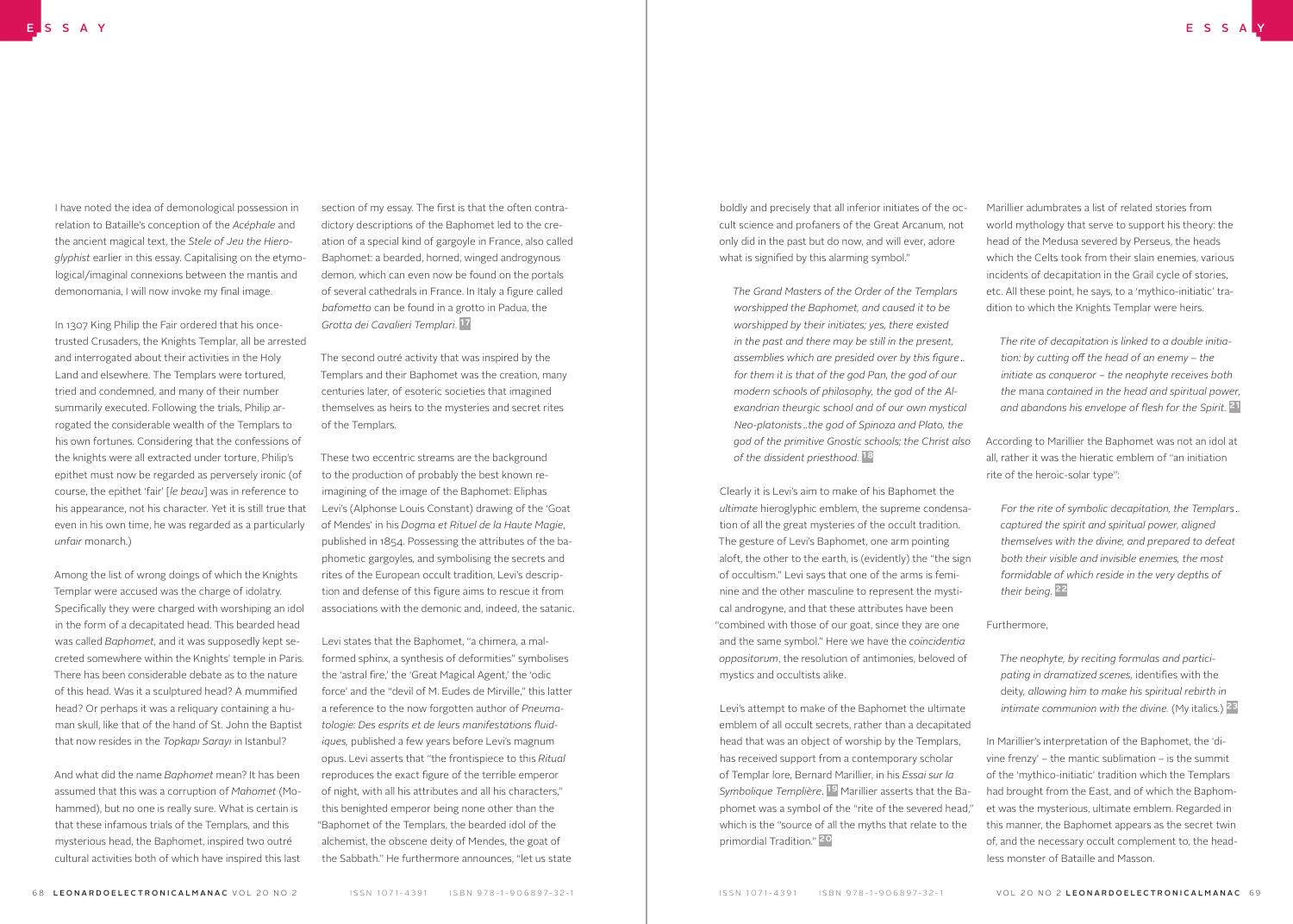The foregoing considerations of an emblematic head and a headless emblem, of esoteric traditions and an occult synthesis of deformities, leads me inevitably to contemplate the creation of a new hieroglyph, to produce, in effect, the alchemical resolution of this strange iconography – *solve et coagula*, as Levi's idol impels. I propose therefore a synthesis of the obscurities presented by an analysis of these figures, to unite the *Acéphale* and the Baphomet in a form of *chymical marriage*: the Baphomet Restored.

I offer, then, my own hieratic emblem, my own 'synthesis of deformities': Levi's 'Goat of Mendes' seated upon a half sphere. Its left hand is now transformed into the hooked arm of the praying mantis, and points to a black moon below. Its right arm is similarly transformed into the supplicative gesture of the insect, and points to a silver moon surrounded by dark clouds above. The black wings behind the creature are now clearly the appendages of a monstrous insect, its chitinous wing covers clearly visible behind the luminous wings themselves. Its body is still androgynous: a phallus in the form of the mercurial caduceus, a woman's breasts high on its chest. But its head! Now it is far more frightening: we see the glaring, inquisitive, multi-faceted eyes of the praying mantis; quivering antennae in place of goat horns, chattering mandibles instead of a goat's snout.

The torch of illumination still burns between its antennae, and the emblem is now transfigured into its final form. ■

## References and Notes

- 1. By which I mean a sorcerous *fascinans* to be entranced and captured by an illusory appearance.
- 2. Robert Lebel and Isabelle Waldberg, eds., *Encyclopeadia Acephalica* (London: Atlas Press, 1995), 12.
- 3. My translation of: *Il est temps d'abandonner le monde des civilisés et sa lumière. Il est trop tard pour tenir à être raisonnable et instruit – ce qui a mené à une vie sans attrait. Secrètement ou non, il est nécessaire de devenir tout autres ou de cesser d'être*.
- 4. Georges Bataille, in *Encyclopeadia Acephalica*, 14.
- 5. Hans Dieter Betz, ed., *The Greek Magical Papyri in Translation* (Chicago: University of Chicago Press, 1996), xlii.
- 6. See the *Introduction* to Maria de Naglowska, *The Light of Sex: Initiation, Magic and Sacrament*, trans. Donald Traxler (Rochester, VT: Inner Traditions International, 2011).
- 7. Refer to Robert Lebel and Isabelle Waldberg, eds., *Encyclopeadia Acephalica*, 14-15.
- 8. Hans Dieter Betz, ed., *The Greek Magical Papyri in Translation*, 103.
- 9. McGregor Mathers, hierophant of the late 19th century Hermetic Order of the Golden Dawn, translated the daemon of this text – inexplicably – as the 'bornless' one, a reference found in the title of this essay.
- 10.Hans Dieter Betz, ed., *The Greek Magical Papyri in Translation*, 103.

11. Georges Bataille in *Encyclopeadia Acephalica*, 14 12. Stanislas Klossowski de Rola, *The Golden Game, Alchemical Engravings of the Seventeenth Century* (London: Thames and Hudson, 1988), 13.

- 13. Jean Baudrillard, *The Ecstasy of Communication* (Los Angeles: Semiotext(e), 1988), 22.
- 14. The phrase is Caillois'. I have stolen it for reasons that I hope will soon become clear.
- 15. Roger Caillois, "The Praying Mantis," in *The Edge of Surrealism: A Roger Caillois Reader* (Durham & London: Duke University Press, 2003), 80.
- 16. Ibid., 75.
- 17. In point of fact the transcripts of the confessions of the Templars do not confirm that they referred to their mysterious idol by the name of Baphomet, rather one of the Templars, Gaucerant de Montpezat, refers to a 'tête baphométique' (a baphometic head), the meaning of which adjective has eluded scholars ever since.
- 18. Eliphas Levi, *Transcendental Magic*, trans. A. E. Waite (London: Rider & Company, 1968), 307.
- 19. Bernard Marillier, *Essai sur la Symbolique Templière* (Editions Prades, n.d.). excerpts accessed at http://www. templiers.net/symbolique/index.php?page=le-baphometbernard-marillier (accessed August 21, 2013).
- 20. The 'Tradition' in this case being the 'perennial tradition' espoused by such 20th century esotericists as René Guénon, Frithjof Schuon and Seyyed Hossein Nasr for example.
- 21. Bernard Marillier, *Essai sur la Symbolique Templière*. "Le rite de la décollation est lié à une double initiation : en sectionnant le chef d'un ennemi – initiateur, le vainqueur – néophyte captait à la fois le mana contenu dans la tête et sa puissance spirituelle, et abandonnait son enveloppe de chair à l'Esprit."
- 22. Ibid. "Par le rite de la décapitation symbolique, les Templiers…captaient l'esprit et la puissance spirituelle, se mettaient en phase avec le divin, et se préparaient à vaincre à la fois leurs ennemis visibles et invisibles, ceux qui gîtent au tréfonds de l'être, les plus redoutables."
- 23. Ibid. "Le néophyte, par la récitation de formules et le jeu de scènes dramatisées, s'identifiait à la divinité, lui permettant d'opérer sa renaissance spirituelle en intime communion avec le divin."